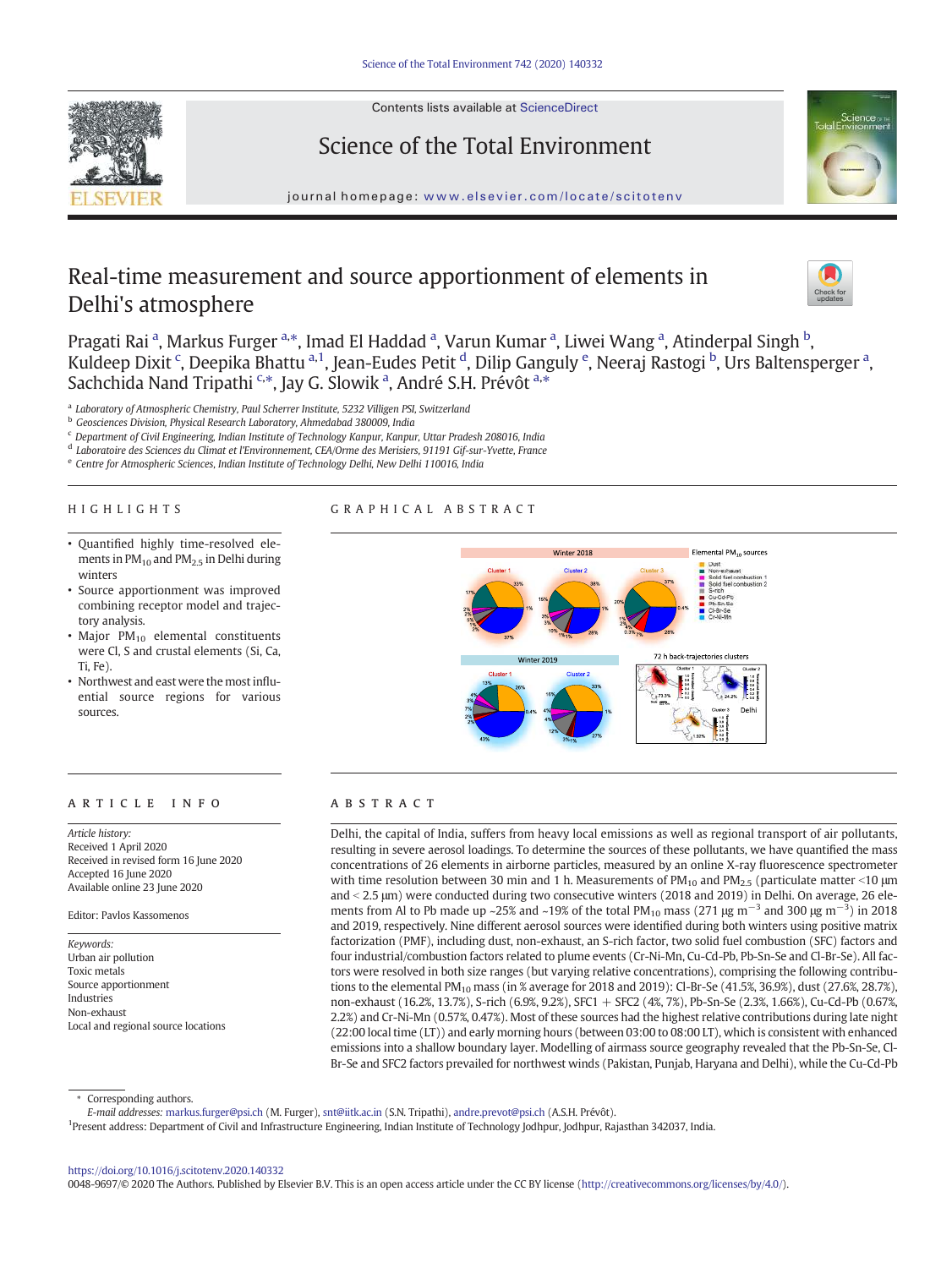and S-rich factors originated from east (Nepal and Uttar Pradesh) and the Cr-Ni-Mn factor from northeast (Uttar Pradesh). In contrast, SFC1, dust and non-exhaust were not associated with any specific wind direction. © 2020 The Authors. Published by Elsevier B.V. This is an open access article under the CC BY license (http:// creativecommons.org/licenses/by/4.0/).

## 1. Introduction

Asia is one of the most important regions of the world in context of atmospheric aerosol loading, because of the presence of fast-growing economies such as India and China. Industrialization, urbanization, economic growth and the associated increase in energy demands have resulted in a severe deterioration of urban air quality (Li et al., 2019). The large number of pollution sources (concentrated in urban areas with dense housing, traffic and industry) may result in high pollution levels; especially if pollution controls lag behind city growth. Exposure to high pollution levels is linked to a broad spectrum of acute and chronic health effects in adults as well as children (Hooper and Kaufman, 2018). Therefore, identification of aerosol sources is a priority for assessing adequate air quality control strategies, aerosol health impacts and climate change effects. However, distinguishing between the many possible aerosol sources as well as accounting for the effects of atmospheric processing, degradation and removal processes is highly challenging. Several approaches have been used for this task, e.g. source-oriented and receptor-oriented air quality models (Amato et al., 2011; Li et al., 2012; Pant and Harrison, 2012; Belis et al., 2019; and references therein), stable and radioisotope composition of certain species (Aggarwal et al., 2013; Kirillova et al., 2014; Wang et al., 2012; Zhang et al., 2015) and chemical markers (Simoneit et al., 1999). Metals and metalloids (without accounting for C, H, N, O) have specific advantages as markers, because they persist in the atmosphere throughout the life of a particle. Most of the elements associated with fine particles are non-volatile in nature (with the notable exception of e.g. Cl), the elemental composition of particles remains unchanged even though they tend to undergo long-range atmospheric transport (Morawska and Zhang, 2002).

Certain transition metals (e.g. Fe, Cu, Mn, Zn, Ni, V, Cr, As, Pb) are emitted from a variety of sources and can have severe toxic and carcinogenic effects on humans, when inhaled in higher concentrations. Since particle size determines the rate and depth of penetration into the respiratory tract, size-resolved data is crucial for understanding and mitigating the health impacts of PM. Aerosol size distributions are governed by the physical and chemical processes contributing to their emission and atmospheric aging, and thus are source-dependent. For example, reacted Cl (inferred to be NH<sub>4</sub>Cl) was found in  $PM<sub>1.0-0.3</sub>$ , whereas sea/ road salt related Cl resided in PM<sub>10-2.5</sub> (Visser et al., 2015). Similarly, K in  $PM_{1,0}$  mostly originates from wood burning, but is attributed to dust in  $PM_{10-1.0}$  (Viana et al., 2008).

To facilitate PM mitigation strategies, pollution sources need to be identified and apportioned. Among various receptor models, positive matrix factorization (PMF) has been developed specifically for aerosol source apportionment (SA). The PMF algorithm does not require a priori knowledge of source composition, but interpretation of the results is facilitated by information on source emission characteristics. In contrast, the chemical mass balance (CMB) receptor model, which has been used in most of the Indian SA studies so far (Gupta et al., 2007; Pipalatkar et al., 2014; Srimuruganandam and Nagendra, 2012; Thammadi et al., 2018) requires a priori knowledge of the source composition. Source profiles, resolved in PMF, may be characteristic of aged emissions, whereas those used in CMB are typically obtained from direct emission measurements, which do not consider atmospheric processing. The lack of accurate local source profiles, omission of key sources or lack of suitable markers and the need for assumptions regarding aging of the source emissions present significant challenges in the quantitative application of CMB in a complex environment. Hybrid models, implemented using the Multilinear Engine solver (ME-2) (Paatero, 1999), can combine the strengths of PMF and CMB, thus allowing for a more complete and efficient exploration of the solution space and facilitating source separation (Rai et al., 2020; Sturtz et al., 2014). In addition to source characterization, there is relatively less information available on the detailed source regions or the local/regional source contributions. Improvement can be achieved by combining source attribution and trajectory analysis.

Differences in atmospheric elemental compositions can often be observed on hourly timescales. Highly time-resolved measurements facilitate identification of point sources, which can be of specific importance in highly polluted regions with many local sources. Moreover, diurnal variations of the components, separated by PMF, are very useful for source identification. For instance, traffic emissions are expected to peak during the rush hours, while emission from domestic biomass/ wood burning increase in the evening (Viana et al., 2013). While measurements of organic aerosol (OA) and major inorganic ion concentrations in fine PM are achievable on timescales of minutes using online mass spectrometry (DeCarlo et al., 2006; Fröhlich et al., 2013), elements have traditionally been measured offline. Typical sampling techniques include filter collection (Owoade et al., 2015; Tian et al., 2016) or less commonly semi-continuous samplers like streakers or rotating drum impactors (Lucarelli et al., 2018; Richard et al., 2010). However, in such semi-continuous samplers, where higher time resolution is achievable, the requirement of synchrotron light sources or other large facilities imposes practical trade-offs between time resolution, size resolution and/or temporal coverage.

Here we present semi-continuous measurements of elemental composition for  $PM<sub>2.5</sub>$  and  $PM<sub>10</sub>$  aerosols in Delhi, India, at a time resolution of 30 min to 1 h during two consecutive winters in 2018 and 2019, to identify the prevailing sources.

#### 2. Methods

#### *2.1. Sampling site*

National Capital Territory (NCT) Delhi is surrounded by two neighbouring states (Fig. 1), which are Uttar Pradesh to the east and Haryana in the remaining three directions. The capital of India, Delhi suffers from heavy emissions from various sources, resulting in severe PM levels (Dumka et al., 2019; Khillare and Sarkar, 2012). This city is extremely congested and overpopulated; the population of Delhi in 2011 was around 17 million and population density was 11,320 persons per km<sup>2</sup> (*Economic Survey of Delhi 2018*–*19: Planning Department, Government of NCT of Delhi*, 2019). The presence of many anthropogenic emission sources, including power plants (2 coal based, where one of them (Badarpur thermal power station) was closed on 15 October 2018 to reduce air pollution in Delhi, and 4 natural gas based), ~29 medium- and small-scale industries and 5 factory complexes (metal processing, paint, dyeing, electroplating, alloy, leather, paper, chemicals, etc.) in different industrial areas of Delhi and National Capital Region (NCR), significantly affect the air quality. Several brick kilns are also reported to operate in areas around Delhi-NCR (Guttikunda and Calori, 2013). In addition, vehicle numbers in Delhi have rapidly increased, from 3.3 million vehicles in 2000 to 11 million in 2018 (*Economic Survey of Delhi 2018*–*19: Planning Department, Government of NCT of Delhi*, 2019). Finally, stagnant meteorological conditions during winter trap emissions, thus producing extremely high PM<sub>2.5</sub> concentrations (Guttikunda and Gurjar, 2012). As a result, wintertime (December–February) has been recognized as the season with the highest concentrations of anthropogenic aerosols in Delhi (Bisht et al., 2015; Tiwari et al., 2013).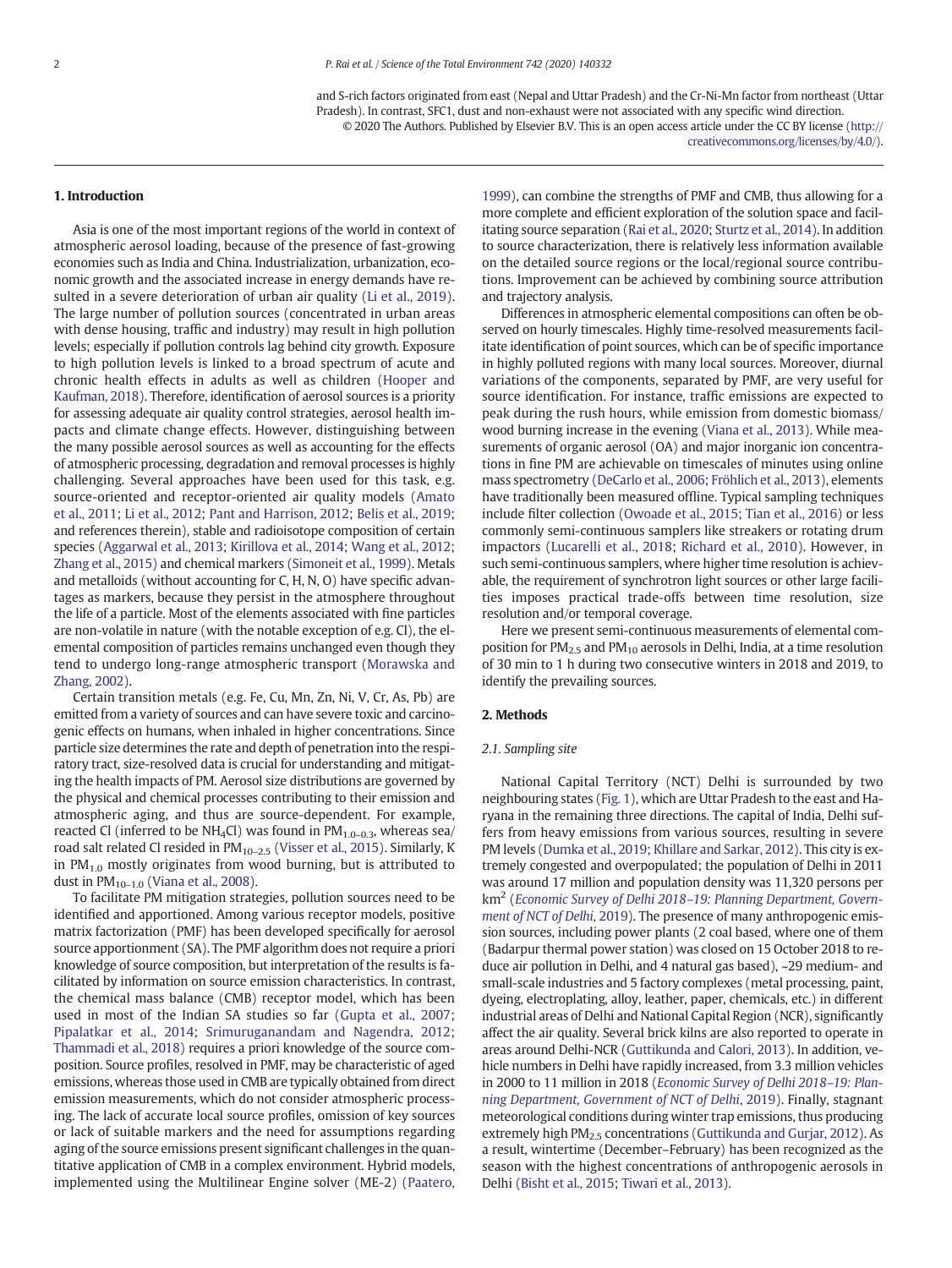*P. Rai et al. / Science of the Total Environment 742 (2020) 140332* 3



Fig. 1. The location of the study area: map of the NCT-Delhi along with nearby states (Haryana, Uttar Pradesh, Rajasthan) with various industrial areas and major industries. The site is marked as red solid point and the location of small- and medium-scale manufacturing units in the various industrial areas of Delhi is also shown (inset map on top right corner).

To investigate the composition of ambient air in Delhi at high time resolution, we installed a suite of semi-continuous online and online aerosol instruments at the Indian Institute of Technology Delhi (IITD) campus (28.54° N, 77.19° E) in South Delhi. The measurements were performed from 20 January until 11 March in 2018 (elemental  $PM_{10}$ , here denoted PM<sub>10el</sub>) and from 15 January until 9 February in 2019  $(PM<sub>10el</sub>$  and PM<sub>2.5el</sub>). The ambient temperature showed large variations during the 2018 campaign, with an overall increasing trend after 21 February (Wang et al., 2020). Thus, the 2018 campaign can be divided into two separate periods, comprising relatively cold (20 January–21 February) and warm (22 February–11 March) temperatures. The mean temperature ( $\pm$  standard deviation) measured during the cold and warm periods was 16.1 ( $\pm$  5.2) °C and 23.2 ( $\pm$  4.8) °C respectively, whereas it was 14.9 ( $\pm$  4.3) °C in 2019. For direct comparison of ME-2 results, we also selected common (20 January–9 February) periods for both years.

The instruments were kept in a temperature-controlled laboratory on the top floor of a four-story building (~12 m high). Situated in a mixed educational, residential and commercial area, the sampling site is representative of the Delhi urban area. The nearest source of local emissions was an arterial road located 150 m away from the building. Heavy duty vehicles (HDVs) are not allowed from 07:30 to 11:00 LT and from 17:00 to 21:30 LT within Delhi, including the arterial road near the sampling site, whereas buses, light duty vehicles (LDVs) and two- and three-wheelers are not restricted (Delhi Police, 2015). It is important to note that Bharat Stage (BS) VI emission standards (equivalent to Euro 6) are applicable to the vehicles within Delhi, whereas vehicles from outside Delhi often comply with BS-IV (equivalent to Euro 4).

## *2.2. Instruments*

Elemental composition was measured using an Xact 625i® Ambient Metals Monitor (Cooper Environmental Services, Tigard, Oregon, USA). The Xact is a sampling and analysing, non-destructive, energydispersive X-ray fluorescence spectrometer designed for online, semicontinuous measurements of elements in aerosols. We have modified the inlet system of the Xact to alternate between  $PM_{10}$  and  $PM_{2.5}$  sampling (Furger et al., 2020) for the 2019 measurements. Because of alternating sampling, there was a gap of 30 min between each subsequent sample of the same size range. In the Xact, aerosols are sampled onto a Teflon filter tape at a flow rate of 16.7 lpm. After each sampling interval, the tape is moved forward to the analysis area, where the sample is illuminated with X-rays. The resultant excited X-ray fluorescence photons are collected with a silicon drift detector (SDD). During XRF analysis of the current sample, the next sample is collected at a clean spot on the filter tape. This cycle is repeated during each sampling interval, which was configured as 1 h in 2018 and 30 min in 2019. The obtained spectra are then analysed and calibrated online. Xact is calibrated using thin film standards for the individual elements and the response reproducibility during calibration throughout the campaign was within  $\pm$ 5%. Automated energy alignment checks are performed every day at midnight for 15 min, using a dynamic rod for Nb and Cr, which is inserted into the analysis area followed by a 15 min upscale check (for Cd, Cr, Nb and Pb). The same dynamic rod is also inserted into the analysis area to monitor any instability in the instrument. Thus, the sampling interval following midnight was limited to 30 min only. During our field campaigns, the hourly Nb value, which monitors the hourly XRF response, was stable within  $\pm$ 3%. Xact has been successfully evaluated in a number of field studies and a good agreement was found between the Xact and 24-h filter based measurements (Furger et al., 2017; Park et al., 2014; Tremper et al., 2018).

The instrument detected 35 elements (Al, Si, P, S, Cl, K, Ca, Ti, V, Cr, Mn, Fe, Co, Ni, Cu, Zn, Ga, Ge, As, Se, Br, Rb, Sr, Y, Zr, Nb, Cd, In, Sn, Sb, Ba, Hg, Tl, Pb and Bi) during the campaigns. Of these, Nb was used only for quality assurance (QA) purposes. Furthermore, some of the elements' data points were below their minimum detection limits (MDL) of the instrument (Table S1). Elements with  $>80\%$  of PM<sub>10</sub> and PM<sub>2.5</sub> data falling below the MDL were removed from further analysis (see Section 2.3).

Highly time-resolved measurements of non-refractory (NR) PM were performed using high-resolution time-of-flight aerosol mass spectrometers ( $PM<sub>2.5</sub>$  L-ToF-AMS in 2018 and  $PM<sub>1</sub>$  HR-ToF-AMS in 2019, Aerodyne Inc., USA). The different size cuts for these instruments are due to different inlet and aerodynamic lens systems. Volatile organic compounds (VOCs) were measured by a proton-transfer-reaction time-of-flight mass spectrometer (PTR-ToF-MS, Ionicon Analytical G.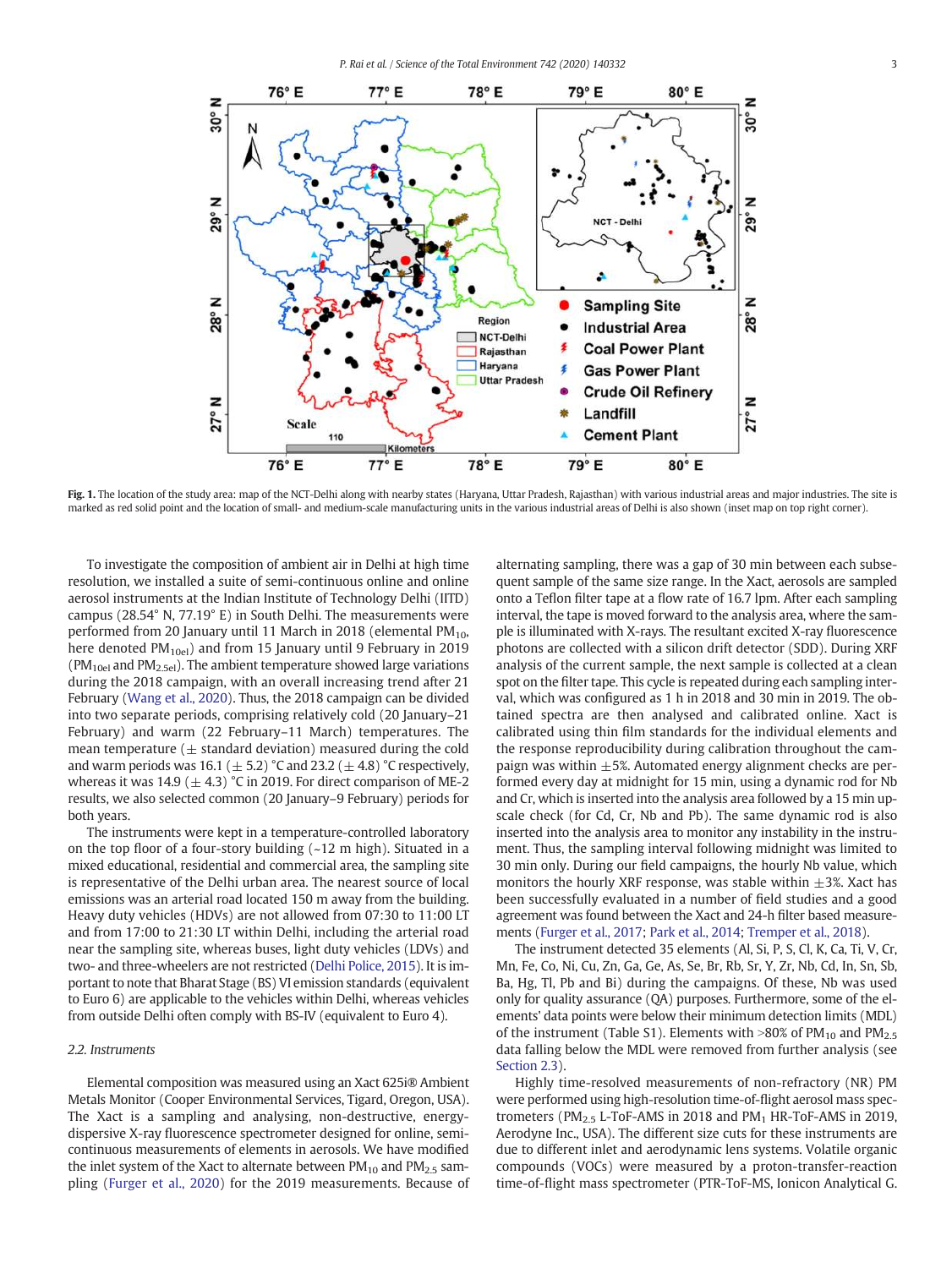m.b.H, Innsbruck, Austria) in 2018 (Wang et al., 2020) and 2019. The AMS and PTR-MS data are the focus of other studies and their data are used here for comparison with the elements' factor time series only.

 $NO<sub>x</sub>$  was measured by chemiluminesence using a Serinus 40 Oxides of Nitrogen analyser (Ecotech). Hourly data on temperature, wind speed, wind direction, visibility and relative humidity (RH) were obtained from the Indira Gandhi International Airport (IGIA; 8 km west from our sampling site).  $PM_{10}$  and  $PM_{2.5}$  mass concentrations were measured at the Rama Krishna Puram air quality monitoring station located nearby the site (~2.5 km), maintained by the Delhi Pollution Control Committee (DPCC). The mean of total  $PM_{10}$  mass during the campaigns was ~271  $\mu$ g m<sup>-3</sup> in 2018 (20 January–11 March) and ~300 <sup>μ</sup>g m−<sup>3</sup> in 2019 (15 January–9 February), whereas the mean of total PM<sub>2.5</sub> mass was ~180 µg m<sup>-3</sup> during the 2019 campaign.

# *2.3. Source apportionment technique*

SA of the  $PM_{10el}$  and  $PM_{2.5el}$  was performed using PMF (Paatero and Tapper, 1994). PMF is a widely used algorithm for SA, which explains the variability in the elemental data (*xij*) as a linear combination of static factor profiles (*fkj*) and their time dependent contributions (*gik*):

$$
x_{ij} = \sum_{k=1}^{p} g_{ik} f_{kj} + e_{ij},
$$
\n(1)

where *p* is the number of factors. The indices *i*, *j* and *k* denote the time of measurement, element identity and factor, respectively. The elements of the model residual matrix are termed *eij*.

The PMF model iteratively solves Eq. (1) by minimizing the objective function (*Q*), which is defined as:

$$
Q = \sum_{i} \sum_{j} \left(\frac{e_{ij}}{s_{ij}}\right)^2,\tag{2}
$$

PMF was solved by ME-2 (Paatero, 1999 and references therein) with model configuration and post-analysis performed by the SoFi (Source Finder) Pro interface (version 6.8, PSI, Switzerland) (Canonaco et al., 2013), which is coded in the Igor Pro software environment (Wavemetrics, Inc., Portland, OR, USA). In conventional PMF analyses, rotational ambiguity coupled with limited rotational controls can impede clean factor resolution. In contrast, ME-2 provides efficient exploration of the entire solution space, by allowing the results to be directed towards environmentally meaningful solutions, implemented here by the *a*-value approach (Canonaco et al., 2013; Daellenbach et al., 2017; Vlachou et al., 2018). In this method, one or more factor profiles are constrained by the scalar *a*, which defines the allowed deviation of the retrieved factors (*fkj*′) from manually prescribed inputs (*fkj*), according to:

$$
f'_{kj} = f_{kj} \pm a \times f_{kj},\tag{3}
$$

where *a* can be set between 0 and 1. An *a*-value of 0 means no deviation is allowed, whereas 1 means 100% deviation allowed. Since factors are normalized after PMF such that the sum of each factor profile is 1, the final values of *fkj*′ may contain elements that exceed the boundaries defined by Eq. (3).

In our study, the PMF input consists of a data matrix  $(X)$  and an error matrix (S) of hourly element measurements. PMF inputs were prepared by excluding some specific elements for better source apportionment results, as outlined in the following. A common approach for the choice of species, to include in the PMF input, depends on the percentage of data below detection limit (Polissar et al., 1998). With this criterion, 24 elements (Al, Si, S, Cl, K, Ca, Ti, V, Cr, Mn, Fe, Ni, Cu, Zn, As, Se, Br, Rb, Sr, Zr, Sn, Sb, Ba and Pb) were accepted for PMF analysis. In addition, Cd and In were also included in the PMF input due to an excellent correlation between Cd-Cu and In-K during high-intensity plumes. The PMF input consists of 586 time points of 1 h each in  $PM_{10}$  during 2018 and 511 time points of 30 min in each size range ( $PM_{10}$  and  $PM_{2.5}$ ) during 2019. The resulting 30-min factor time series of 2019 data were averaged to 1 h only for the hourly diurnal cycles. Before averaging the 30 min data points to 1 h, linear interpolation was applied between two subsequent data points for each PM size separately. We determined the PMF error matrix according to Eq. (4). For data values below MDL,  $x_{ij}$  remained unaltered while the corresponding  $s_{ij}$  was calculated using a fixed fraction of the MDL (Polissar et al., 1998) using Eq. (4). In contrast, if the concentration was greater than the MDL provided, the uncertainty was calculated using Eq. (4) (Reff et al., 2007):

$$
s_{ij} = \begin{cases} \frac{5}{6} \times MDL_{j}, \text{ if } x_{ij} \leq MDL_{j} \\ \sqrt{\left(p_{j} \times x_{ij}\right)^{2} + \left(MDL_{j}\right)^{2}}, \text{otherwise} \end{cases}
$$
\n
$$
(4)
$$

In this study, an element specific analytical uncertainty  $(p_i)$  of 10% was used to derive the error matrix data set. The analytical uncertainty includes precision of high/medium-concentration metal standards from laboratory experiments (Phillips-Smith et al., 2017), deviation in the Nb value for each sample and deviation in the flow rate during the campaign. All the entries in *xij* with a signal-to-noise ratio (SNR) below 2 were down-weighted by replacing the corresponding *sij* with a penalty function *2/SNRij* (Visser et al., 2015). This approach, as opposed to downweighting an entire variable (i.e. increasing the uncertainty associated with an entire column rather than a single point (Paatero and Hopke, 2003)), allows variables with low average SNR but episodically high SNR to remain in  $x_{ij}$ , as these peaks might contain valuable information.

The availability of size segregated data allowed for several methods of constructing the input data set for ME-2 (i.e. single size  $\times$  single year; single size  $\times$  both years; both sizes  $\times$  single year; both sizes  $\times$  both years). Although all input data sets (mentioned above) were investigated separately, we found similar factor profiles and corresponding time series throughout the input data sets. Therefore, we focus our ME-2 analysis on the both sizes  $\times$  both years (PM<sub>10el</sub> in 2018 and  $PM_{10el}$  +  $PM_{2.5el}$  in 2019) dataset. The final input matrix contained 26 variables and 1608 time points.

The exploration of the PMF solutions is thoroughly described in Section S1 in the Supplement. In brief, we considered solutions with 4 to 12 factors and selected the 9-factor solution as the best representation of the data. Factors were identified as: dust, non-exhaust, solid fuel combustion types 1 and 2 (SFC1 and SFC2), S-rich and four industrial/combustion aerosols related to plume events (Cr-Ni-Mn, Cl-Br-Se, Cu-Cd-Pb and Pb-Sn-Se). This 9-factor solution was resolved by constraining the factor profiles of SFC1, S-rich, Cu-Cd-Pb and Pb-Sn-Se, all with an *a*-value of 0.3. These factors were extracted beforehand from the data set by a separate unconstrained PMF (see the Supplement Section S1).

# *2.4. Uncertainty estimate of ME-2 results*

A well-established statistical tool for estimating the uncertainty and stability of the ME-2 solution is the bootstrap technique (Brown et al., 2015; Davison and Hinkley, 1997). It consists of randomly resampling rows of the input data matrix (allowing repetitions), creating a set of new input data and error matrices with the same dimensions as the original inputs. This resampling perturbs the input data by randomly choosing rows (time points) of the original matrix, which are now present several times, while other rows are not considered (Paatero et al., 2014). We performed 1000 bootstrap runs by re-sampling rows (time of measurement) for a 9-factor solution with all factors unconstrained except for SFC1, S-rich, Cu-Cd-Pb and Pb-Sn-Se. Within the resampling operation, *a*-values for the constrained factors were randomly and independently initialized between 0 and 0.5 with an increment of 0.1. This kind of methodology has been adopted in previous studies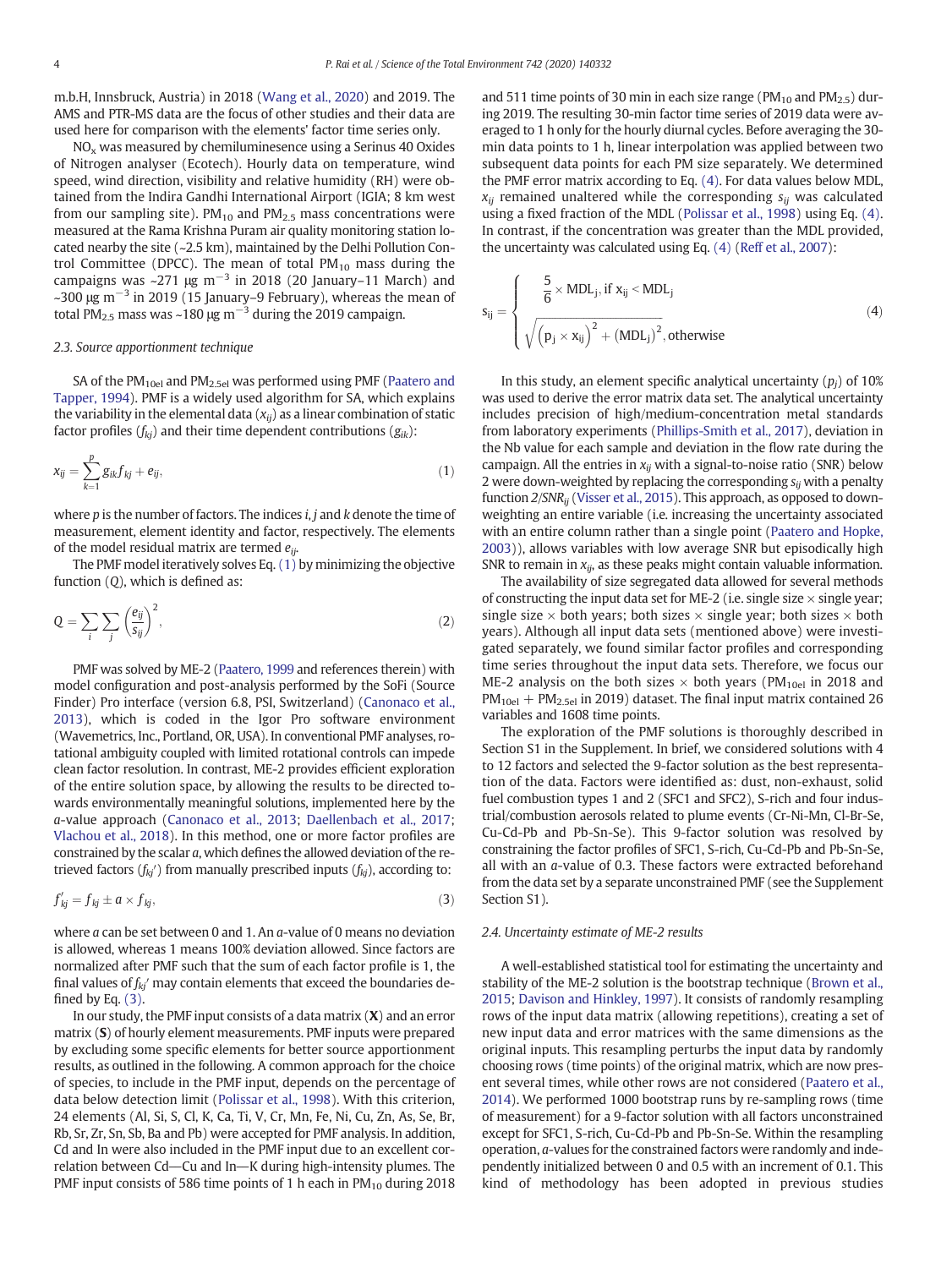(Daellenbach et al., 2016; Stefenelli et al., 2019; Rai et al., 2020). The uncertainty estimate of ME-2 results is thoroughly described in Section S2 in the Supplement.

Overall, 991 bootstrap runs out of 1000 were classified as good or unmixed solutions (see Supplement Section S2). The average *a*-value of the constrained SFC1, S-rich, Cu-Cd-Pb and Pb-Sn-Se profiles were 0.248, 0.249, 0.252 and 0.247 respectively. The uncertainties (one  $\sigma$ standard deviation) of the model are shown later in Fig. 4.

# *2.5. Backward-trajectory (BT) clustering and concentration-weighted trajectories (CWT)*

BTs show the origins of air parcels and their transport paths, and thus can provide information on the geographic location(s) of potential pollutant sources. BT analysis was done by the PC-based version of the HYSPLIT (Hybrid Single-Particle Lagrangian Integrated Trajectory, v4.1) (Draxler et al., 2018; Stein et al., 2015) model using weekly GDAS (Global Data Assimilation System) files (ftp://arlftp.arlhq.noaa. gov/pub/archives/gdas1) with a 1 $^{\circ} \times$  1 $^{\circ}$  resolution. The BTs were calculated for 72 h with 3 h time resolution at three different arrival altitudes (i.e. 100, 200, and 500 m) above ground level (a.g.l.). No significant differences were observed in BTs at different altitudes. The ending altitude of 100 m was selected so that the BTs ended within the mixing layer. Cluster analysis was subsequently applied to the obtained BTs to identify periods with similar geographical source regions. The optimal number of clusters was assessed from the total spatial variance (TSV) (Elbow approach) (Draxler, 1999; Syakur et al., 2018) and 3 clusters were identified. Rapid growth in TSV occurred when the number of clusters fell below 3 (Fig. S1a), therefore 3 clusters were retained as the final simulated cluster trajectories. In order to match the time resolution of BTs, all concentrations were averaged on a 3-h basis. The mean centres of cluster trajectories and occurrence of each cluster over time are represented in Fig. 3a and Fig. S1b, respectively.

We weighted the calculated BTs with the ME-2 resolved factor time series, using the CWT model (see below) to localize air parcels responsible for high measured concentrations at the receptor site (Ashbaugh et al., 1967). The factor time series were averaged to 3 h, to match the calculated BT time resolution. In this method, the average concentrationweighted trajectories are calculated as follows (Hsu et al., 2003):

$$
CWT_{ij} = \frac{1}{\tau_{ij}} \sum_{k=1}^{N} C_k \tau_{ijk} \tag{5}
$$

where CWT $_{ii}$  is the average weighted concentration in the  $i$ <sup>th</sup> cell (*i* stands for the latitude and *<sup>j</sup>* for the longitude), in <sup>μ</sup>g m−<sup>3</sup> ; *k* is the index of the trajectory; *N* is the total number of trajectories;  $C_k$  is the measured factor concentration on arrival of trajectory *<sup>k</sup>*, in <sup>μ</sup>g m−<sup>3</sup> and τ*ijk* is the residence time of trajectory *k* spent within the *ij*th cell. For BTs cluster and CWT analysis, an Igor-based user interface was used (ZeFir) (Petit et al., 2017). Endpoints at altitudes above 2000 m a.g.l. were discarded. A weighting function was added to the CWT calculation to down-weight cells associated with a low count of trajectory endpoints. The setup of the different weights is empirical, and our setup followed the recommendation of Petit et al. (2017).

# 3. Results and discussion

# *3.1. Mass concentrations and chemical composition of PM10el and PM2.5el*

Temporal variations in  $PM_{10el}$  and  $PM_{2.5el}$  are shown in Fig. 2 and mean values as well as average relative contributions of different elements are summarized in Tables S1 and S2, respectively, which are



Fig. 2. Stacked time series and relative contributions (left side pie charts) of elements in PM<sub>10el</sub> during 2018 (top panel) and PM<sub>10el</sub>, PM<sub>2.5el</sub> during 2019 (lower panel). Relative contributions (top pie charts) of elements in PM<sub>10el</sub> during the 2018 cold (20 January–21 February) and warm (22 February–11 March) periods. The x-axis shows the overlapping period during 2018 and 2019. Dates are dd.mm.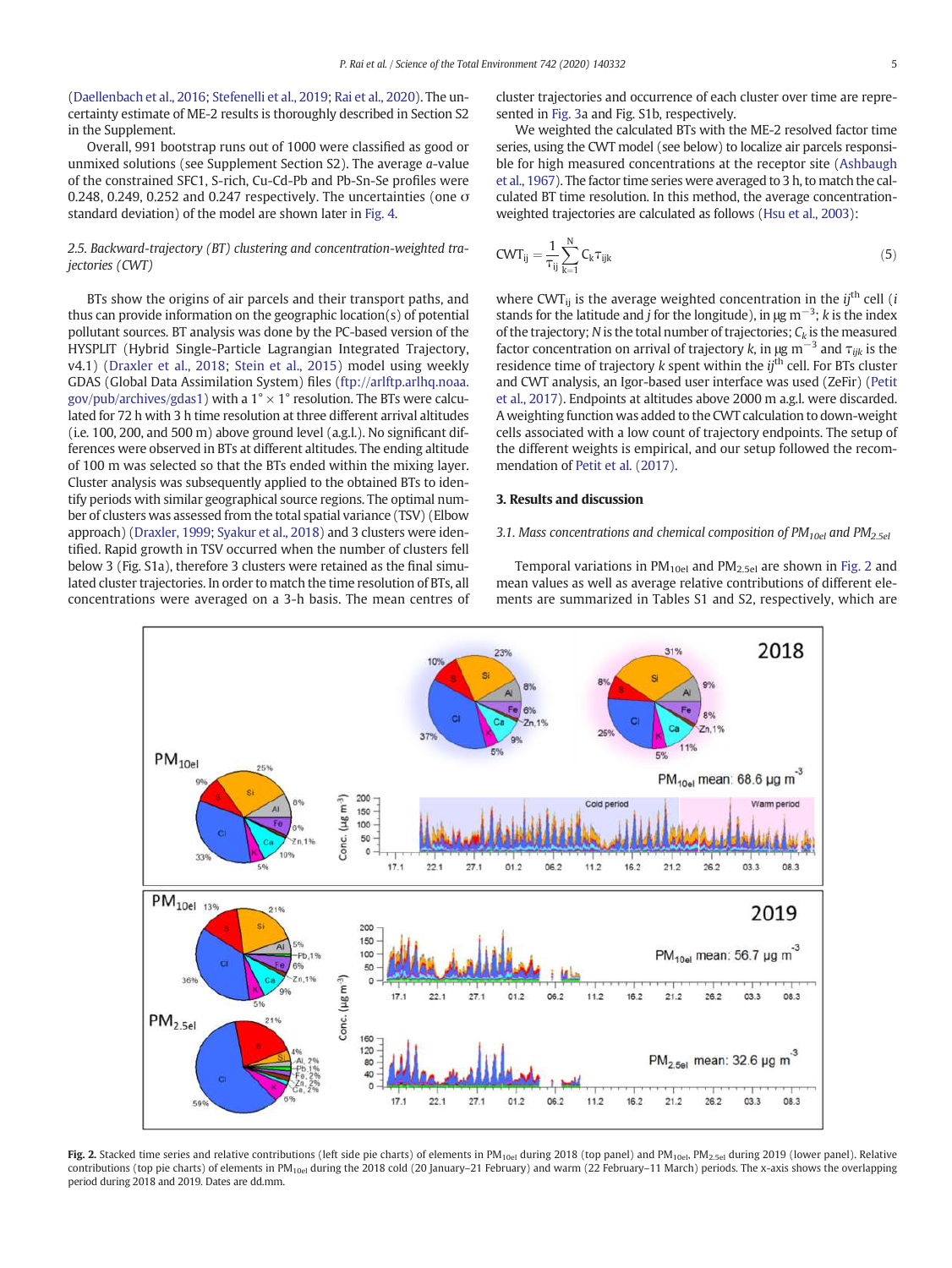also reported in Fig. 2. Table S3 shows the median values and percentiles of all elements measured during both campaigns. Fig. 2 shows that Cl and Si are the predominant PM components; Cl is mainly present in  $PM<sub>2.5el</sub>$  while Si has high concentrations in the coarse fraction  $(PM_{10el}-PM_{2.5el})$ . The mean concentration of Cl and Si in  $PM_{10el}$  are higher in 2018 (22.4  $\mu$ g m<sup>-3</sup> and 17.4  $\mu$ g m<sup>-3</sup>) than 2019 (20.2  $\mu$ g m<sup>-3</sup> and 12.1  $\mu$ g m<sup>-3</sup>). Cl and Si accounted for 33% and 25%, respectively in  $PM_{10el}$  in 2018, and 36% and 21%, respectively in 2019. The relative contributions of crustal elements (Si, Ca, Ti, Fe) (see Table S2) are higher during the warm period in 2018 than the cold periods during 2018 and 2019, while this trend is reversed for Cl. The absolute concentration of Cl decreases by 42% during the warm period while there is a slight increase (2%–12%) in those of the crustal elements. Some transition metals like V and Mn in PM<sub>10el</sub> exhibit higher concentrations in 2018 (8.3 ng m<sup>-3</sup>, 98.8 ng m<sup>-3</sup>) as compared to 2019 (5.9 ng m<sup>-3</sup>, 79.3 ng m<sup>-3</sup>) while it is opposite for Cu (87.3 ng m<sup>-3</sup> and 128 ng m−<sup>3</sup> in 2018 and 2019 respectively). Moreover, almost similar concentrations are observed for all these metals (V, Mn, Cu) during the 2018 cold and warm periods. Among the carcinogenic elements (Pb, Cr, As, Ni), Pb shows the highest mean concentrations, ranging from 421 to 498 ng m<sup>-3</sup>, followed by Cr (9-42 ng m<sup>-3</sup>), As (12–14 ng m<sup>-3</sup>) and Ni (2–10 ng m<sup>-3</sup>) in both years and in both size fractions. However, the mean concentrations of these elements (Pb, Cr, As, Ni) were below the USEPA recommended inhalation reference concentrations (RfC) for resident air (except for Pb), i.e. 200 ng m<sup>-3</sup>, 100 ng m<sup>-3</sup>, 15 ng m<sup>-3</sup> and 20 ng m<sup>-3</sup>, respectively (USEPA, 2019). Individual data points of these elements (Pb, Cr, As, Ni) exceeded the RfC values by 55.3%, 4%, 20% and 4%, respectively in 2018 and 52.8%, 0.2%, 34% and 0.4%, respectively in 2019, which indicates a potential risk to human health.

The concentration of Cl is anticorrelated with temperature, consistent with the hypothesis that the Cl-rich particles likely consist of semi-volatile species such as ammonium chloride, which evaporate with the increased temperature and decreased RH during the warmer period. Such extremely high concentrations and strong temperature-dependence have been seen for submicron Cl in other recent studies in Delhi (Bhandari et al., 2020; Gani et al., 2019). Similarly, dust resuspension is expected to increase in warmer periods due to increased temperature and wind speed coupled with decreased RH (see Fig. S2). The size-segregated data of 2019 reveals the contributions of the elements in the two size fractions. For example, the Cl contribution in  $PM_{10el}$  and  $PM_{2.5el}$  is 36% and 59%, respectively while for Si it is 21% and 4%, respectively. S contributes 21% in  $PM_{2.5el}$  and 13% in PM<sub>10el</sub>. K presents important contributions (5–6%) in both size fractions.

The size distribution is further explored with the enrichment factor (EF) and mean ratio of PM2.5el/PM10el (Table S4). The enrichment factor is a measure of enrichment of elements relative to the upper continental crust (UCC) and is defined as ppm metal in the sample divided by ppm metal in UCC, using Ti as reference material (Fomba et al., 2013; Majewski and Rogula-Kozlowska, 2016). The K EF ranges from 2 to 3 in PM<sub>10el</sub> for both years while it is 13.7 in PM<sub>2.5el</sub> in 2019, with a  $PM_{2.5el}/PM_{10el}$  ratio of 0.7. This indicates that K is more abundant than suggested by its crustal concentration in the fine fraction, probably from combustion (wood, coal, etc.) sources.

# *3.2. Geographical PM10el origins*

Fig. 3a shows the clustering of air mass trajectories into three footprint regions, as described in Section 2.5. Trajectories corresponding to clusters 1 and 2 are identified in both years, while cluster 3 is only found in 2018. The frequencies of the 3 clusters are 73.3%, 24.2% and ~2% respectively. Clusters 1 and 3 show air mass arrivals from the northwest at the sampling location. However, cluster 3 is driven by one specific episode from 31 January 2018 09:00 LT until 1 February 2018 15:00 LT, with a trajectory from Iran through Pakistan, Punjab and Haryana to



Fig. 3. (a) Heat map (density of trajectories composing each cluster where the centroid of the clusters is represented as solid line) of 72-h back-trajectories of clusters reaching the observation site (green marker) in both years including frequencies (%) of each cluster; (b) contributions of PM<sub>10el</sub> in different footprint clusters in 2018 (orange pie charts) and 2019 (blue pie charts); and (c) percentage differences in the relative contributions of elements in each cluster to the total mean elemental relative contribution during 2018 (bottom left) and 2019 (bottom right).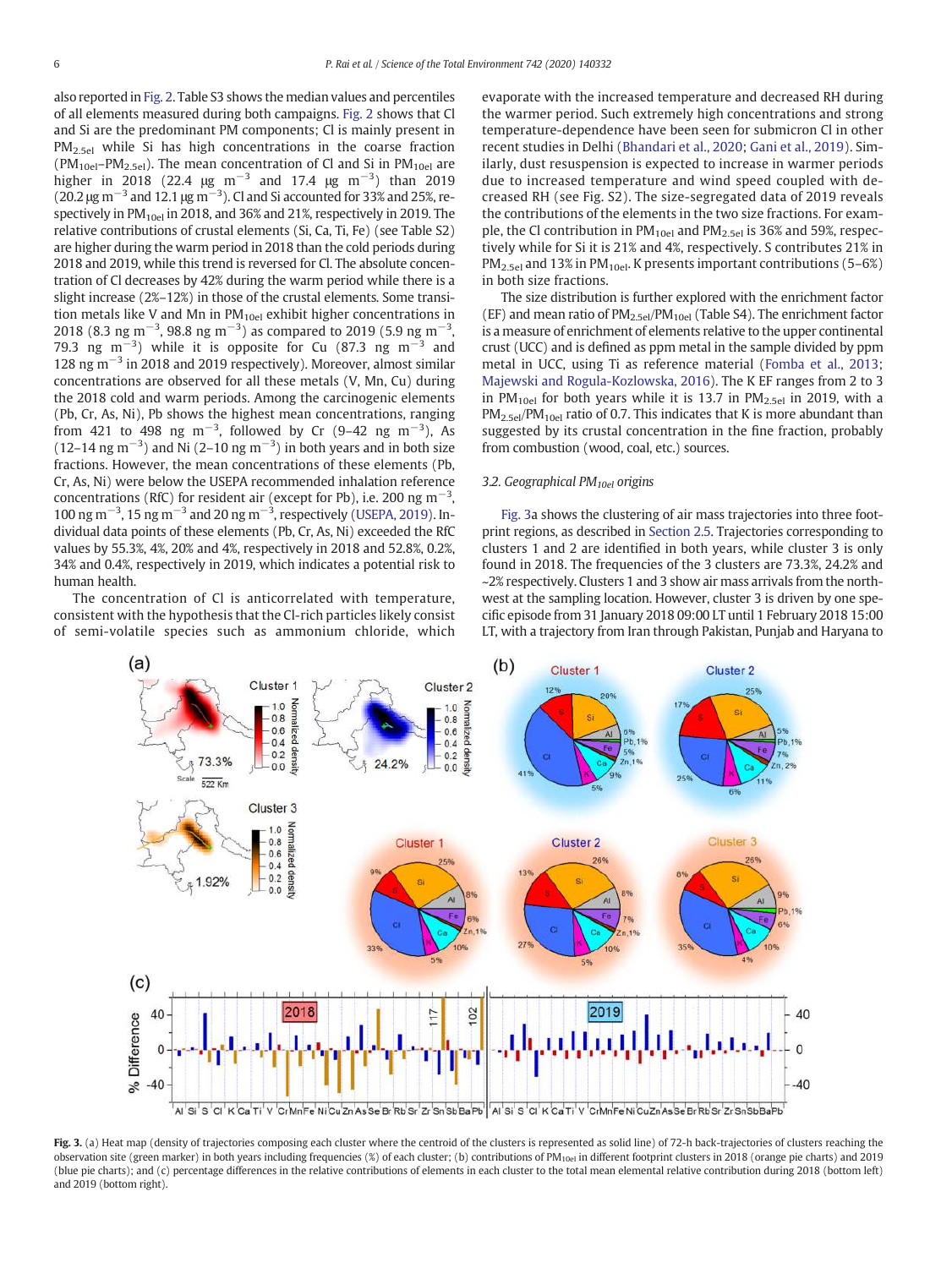the sampling site, while cluster 1 is associated with air masses travelling from the north of Pakistan to Punjab and Haryana. In contrast, cluster 2 is associated with a more local origin to the east (from Uttar Pradesh), and within Delhi.

Fig. 3b shows the elemental contributions corresponding to each cluster (pie charts). Cl is predominant with the highest concentrations for air masses from the northwest (clusters 1 and 3) which is in line with a recent study (Gani et al., 2019) during winter. It is important to note that none of clusters passes over an ocean during the 72 h prior to arriving at the site. Cl in Delhi has been linked to emissions from various industries (brick kilns, steel making, metal processing, coal power plant, etc.) (Jaiprakash et al., 2017). Therefore, we speculate that the likely sources of the measured Cl concentrations are various types of industrial emissions from Haryana, Punjab and Delhi (northwest of the sampling site) and Uttar Pradesh (east of the sampling site). S was most abundant in air masses from the east (cluster 2) in both years. These emissions might stem from coal power plants situated in the east and southeast of the sampling site.

In  $PM<sub>10e1</sub>$ , differences in cluster composition were further explored by calculating the percentage difference (here termed as enhancement or depletion) between the mean contribution of an element in a cluster and the total mean contribution of that respective element (Fig. 3c). Cluster 1 in 2018 does not show enhancement/depletion in any elements except for slight enhancements in Ni, Cr and Sb (up to 11%). In contrast, most of the elements are depleted (up to 20%) in cluster 1 in 2019, while Cl, Br and Al are slightly enhanced (up to 12%). Cluster 2 shows enhanced concentrations in 2018 for S, K, Ti, V, Mn, Zn, As and Rb, with the highest enhancement in S (42%). In 2019, all elements (except Cl, Br and Al) are enhanced with the maximum enhancement for Cu (40%). Cluster 3 in 2018 shows strong enhancement for Sn (117%), followed by Pb (102%) and Se (47%), while the remaining elements are depleted, especially Cr, Ni, Cu, Zn and Sb. The high deviation for some elements is driven by the concentration peaks in particular cluster. The year to year differences are visible for industrial/combustionrelated elements (Cu, Pb, Sn, Se, Cr, Ni, Zn, S, As), which occur in several plume events during the measurements.

# *3.3. ME-2 results*

As noted above, we selected a 9-factor ME-2 solution as the best representation of the data. This solution is presented in Fig. 4 (factor profiles), Fig. 5 (factor time series) and Fig. 6 (factor diurnals). These factors are interpreted as dust, non-exhaust, SFC1, SFC2, S-rich and four industrial/combustion aerosols related to plume events (Cr-Ni-Mn, Cl-Br-Se, Cu-Cd-Pb and Pb-Sn-Se). The high-time-resolution PM<sub>10el</sub> SA results by ME-2 were combined with the footprint modelling (CWT and BTs clustering) to investigate the variation in source types and contributions in different source regions. Below we discuss each factor separately.

## *3.3.1. Dust*

The dust factor accounts for  $>60\%$  of Si, Ca, Ti, V and Sr, and  $>40\%$  of Al, Fe and Rb. The mass of this factor (fractional composition) is dominated by Si, Ca, Fe, Al and K. These elements have been used as markers for crustal dust/soil (Sharma et al., 2016; Sun et al., 2019), consistent with the upper continental crust composition (Rudnick and Gao, 2003). This factor is predominantly found in  $PM_{10el}$  (Fig. 5) rather than PM<sub>2.5el</sub>, indicating coarse mode particles. The absence of S in this factor profile and weak correlation between S and Ca suggests an insignificant contribution from construction activity, e.g. gypsum (CaSO4). However, other kinds of construction-related dust (such as silt and gravel) are possible due to the presence of Si and Ca in the factor profile (Bernardoni et al., 2011). Therefore, this factor might not only be related to mineral soil but also to anthropogenic activities such as road dust



Fig. 4. Source profiles of the 9-factor PMF results. Data are given as the mean of 991 good solutions  $\pm 1$  SD from the bootstrap analysis. The left axis represents the fractional composition of the factor profile (indicated as coloured bars) for each factor; the right axis represents the relative contribution of the factor to each variable (indicated as black markers).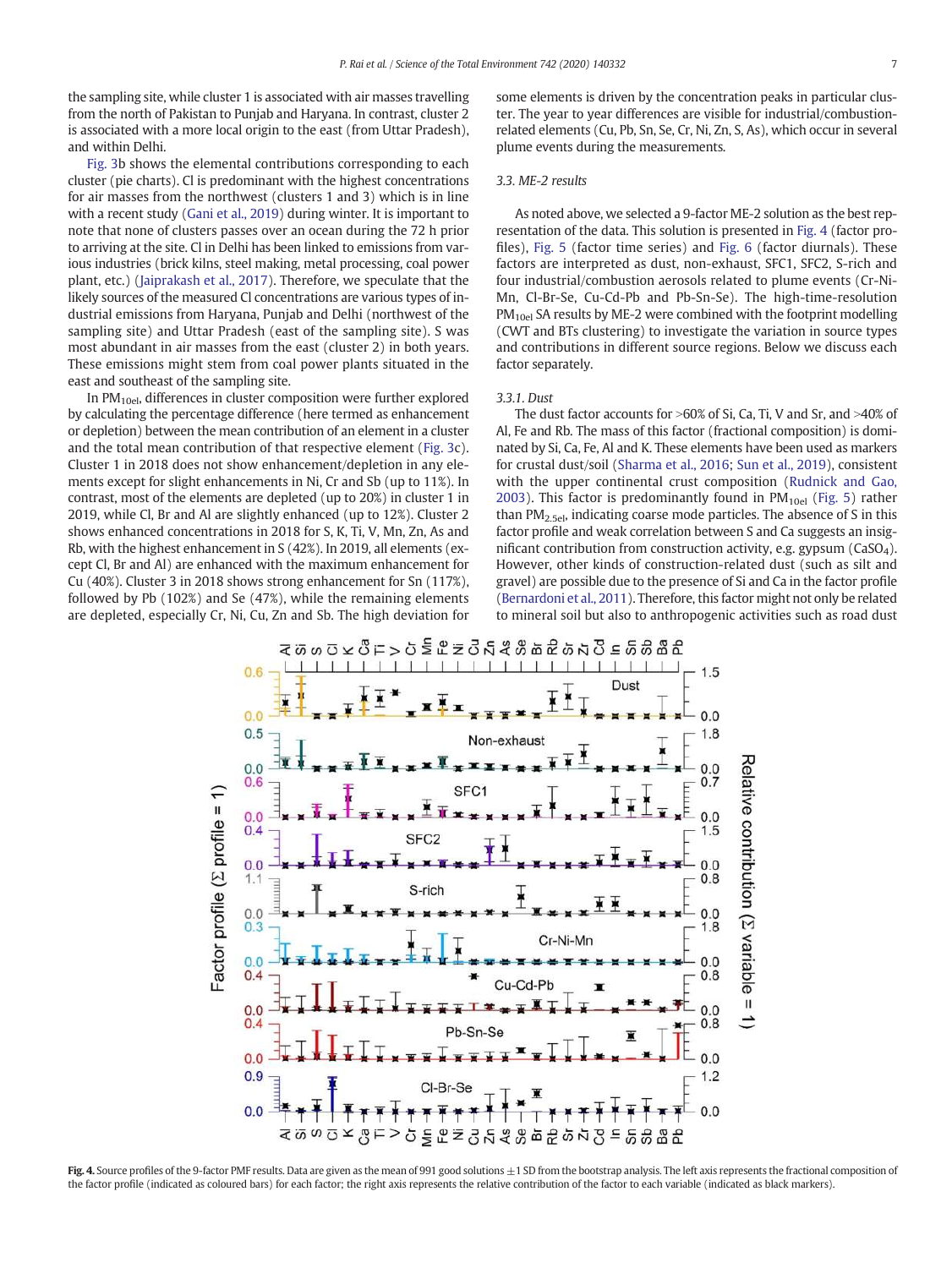

Fig. 5. Factor time series of combined ME-2 results in 2018 (left) and 2019 (right). The size-resolved factor time series (2019) are shown as PM<sub>10el</sub> (red) and PM<sub>2.5el</sub> (blue). Dates are dd. mm.

resuspension, construction, demolition works and releases from buildings and other surfaces through weathering and other erosive processes. Scarce precipitation during the campaign limited the cleansing of paved surfaces and as a result, resuspension was favoured. This is further corroborated by the diurnal variations showing daytime maxima (Fig. 6a), which hints to resuspension of dust by the vehicle fleet and construction works throughout the day. The coupling of the dust factor time series with the CWT model (Fig. 7a) shows a potential source region close to the sampling site. This is distinct from the overall BT trajectory density (Fig. 7j)



Fig. 6. Diurnal patterns, with means (coloured lines) and 25th and 75th percentiles (coloured range) of the 9 factors (a-i), along with the mean values of external data (black lines, right axis), i.e., NO<sub>x</sub> for the brake wear factor and the  $C_2H_4O_2^+$  ion for the SFC1 factor).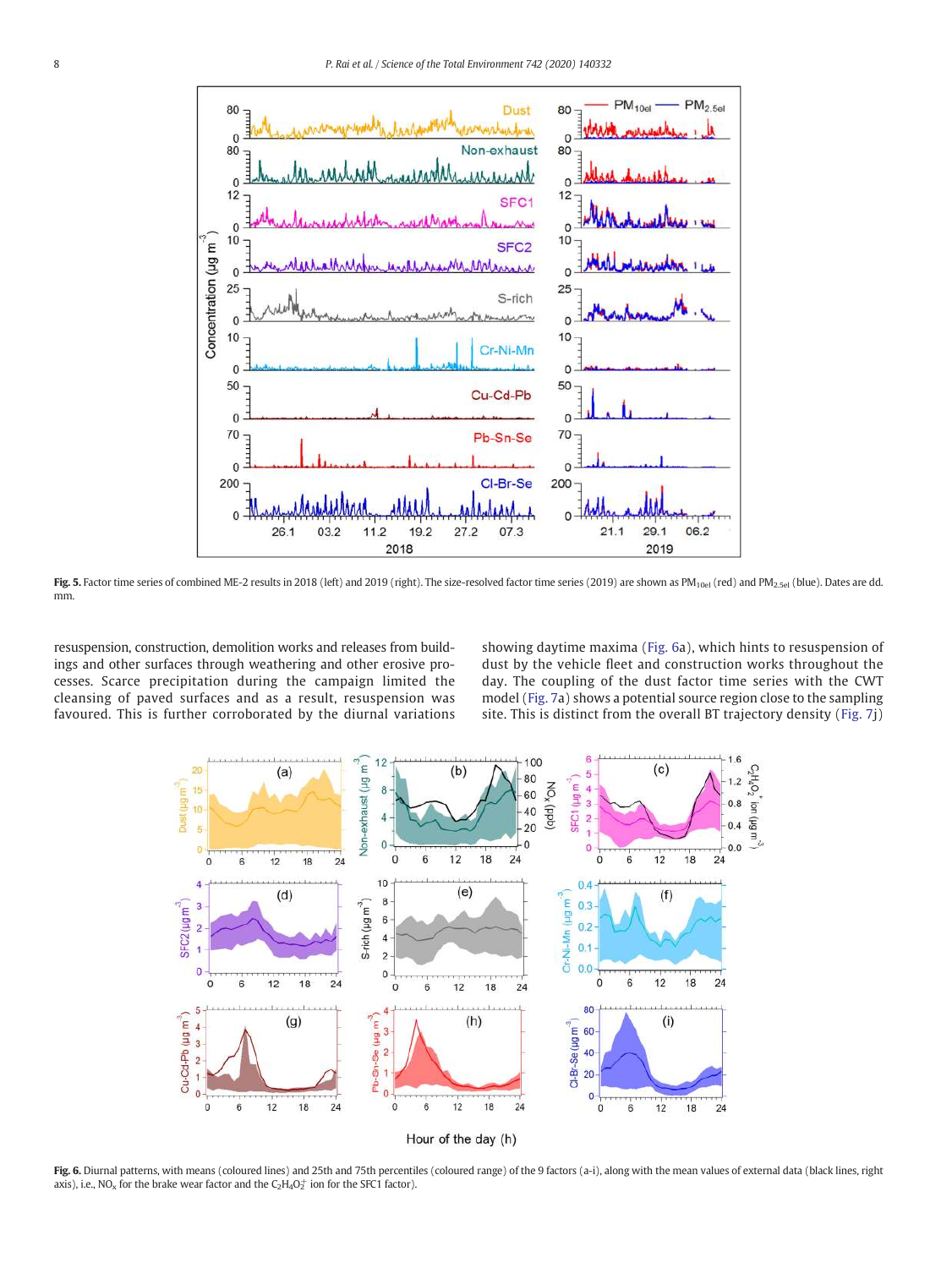

Fig. 7. CWT plots for the (a) Dust; (b) Brake wear; (c) SFC1; (d) SFC2; (e) S-rich; (f) Cr-Ni-Mn; (g) Cu-Cd-Pb; (h) Pb-Sn-Se; (i) Cl-Br-Se factors; resolved from ME-2; (j) Trajectory density, defined as  $log(N + 1)$ , where *N* is the total number of back trajectories passing through each *if*<sup>th</sup> cell). The sampling location is indicated as light green cross.

which shows that air arrives mostly from the northwest, suggesting that the CWT result is robust.

#### *3.3.2. Non-exhaust*

This factor accounts for a dominant fraction of Ba (95%) and Zr (75%), and contributes 20–40% of Al, Si, Ca, Ti, Mn, Fe, Rb and Sr. The relative contribution to Cu is ~16%. Moreover, the mass of this factor is explained by Si (40%), Ca (22%), Fe (15%) and Al (14%). Substances such as barite  $(BaSO<sub>4</sub>)$ , calcite  $(CaCO<sub>3</sub>)$  and mica (a silicate mineral group) are incorporated in brake lining to reduce manufacturing costs and improve manufacturability, and are used as fillers and abrasives to increase friction. Ti, Al, Sr, Mn and Rb have also been found in concentrations lower than 0.1 wt% in brake composition (Whiley, 2011). Ba comprises about 0.8% of the factor mass, similar to the reported value of 1.1% measured in London road samples (Gietl et al., 2010). Similarly, Fe accounts for ~17% of the mass, which falls in the range of 1–60% Fe in brake lining (Kennedy and Gadd, 2003). Elements such as Cu, Ba, Sb and Sn have been associated with brake wear in European studies (Bukowiecki et al., 2009; Pant and Harrison, 2013; Visser et al., 2015), but in Delhi these elements were not found to be correlated with each other. This may be due to the fact that in our study non-exhaust contributes only 16% to the total Cu, suggesting that unlike at European locations, Cu is dominated by anthropogenic sources other than non-exhaust or brake wear. The ratios of Si/Al (3), Fe/Al (1.1) and Ca/Al (1.6) found in this factor profile are in agreement with those obtained by Pant et al. (2015a) in road dust samples collected in Delhi (3.1–3.4, 0.6–1 and 1–1.6, respectively). The non-exhaust factor also contributes strongly to  $PM_{10el}$  similar to the dust factor. The diurnal pattern of this factor (Fig. 6b) corresponds to traffic rush hours (07:00–09:00 LT and 18:00–22:00 LT) and is correlated with  $NO<sub>x</sub>$ , probably due to major traffic congestion during rush hours. Additional peaks are also observed during the night hours (between 22:00 and 03:00 LT), which might be due to enhanced heavy duty vehicular activity. The diurnal cycle of the non-exhaust factor follows the same pattern (Fig. S3) as that of hydrocarbon-like OA (HOA) from OA PMF (V. Lalchandani personal communication), as well as two traffic factors (traffic1 and traffic2, attributed to LDVs and HDVs, respectively) identified from PMF analysis of VOCs (Wang et al., 2020) in 2018. Furthermore, the time series of non-exhaust is strongly correlated with HOA ( $R = 0.8$ ) and moderately correlated with the VOC factors corresponding to LDVs ( $R = 0.67$ ) and HDVs ( $R = 0.6$ ). The enhanced concentration of non-exhaust during evening rush hours is probably due to evening traffic congestion of LDVs followed immediately by night HDV activity. Additionally, it has been reported that the non-exhaust (more specifically brake wear) emission factors are higher for HDVs than for LDVs (Bukowiecki et al., 2010). The CWT plot of non-exhaust shows the highest potential source region in the northwest close to the sampling location (Fig. 7b).

#### *3.3.3. SFC1*

The SFC1 factor contributes  $>$ 30% to the total of K, Sb and In, while the mass is dominated by K (51%) and S (25%). The relative contributions of this factor to Mn, As, Rb and Sn are also non-negligible (15–20%). Fine mode K and Rb are used in many SA studies as an indicator of waste incineration or coal/wood burning (Cheng et al., 2015; Tian et al., 2016; Waked et al., 2014). In addition to that K is reported to correlate ( $R = 0.7$ ) with the oxidative potential of  $PM_{2.5}$  with a probable contribution from biomass burning in Delhi during late winter 2019 (Puthussery et al., 2020). The strong correlation of this factor with the  $C_2H_4O_2^+$  ion at  $m/z$  (mass to charge ratio) 60 of the AMS  $(R = 0.6 - 0.84)$ , a fragment of levoglucosan, suggests primary emission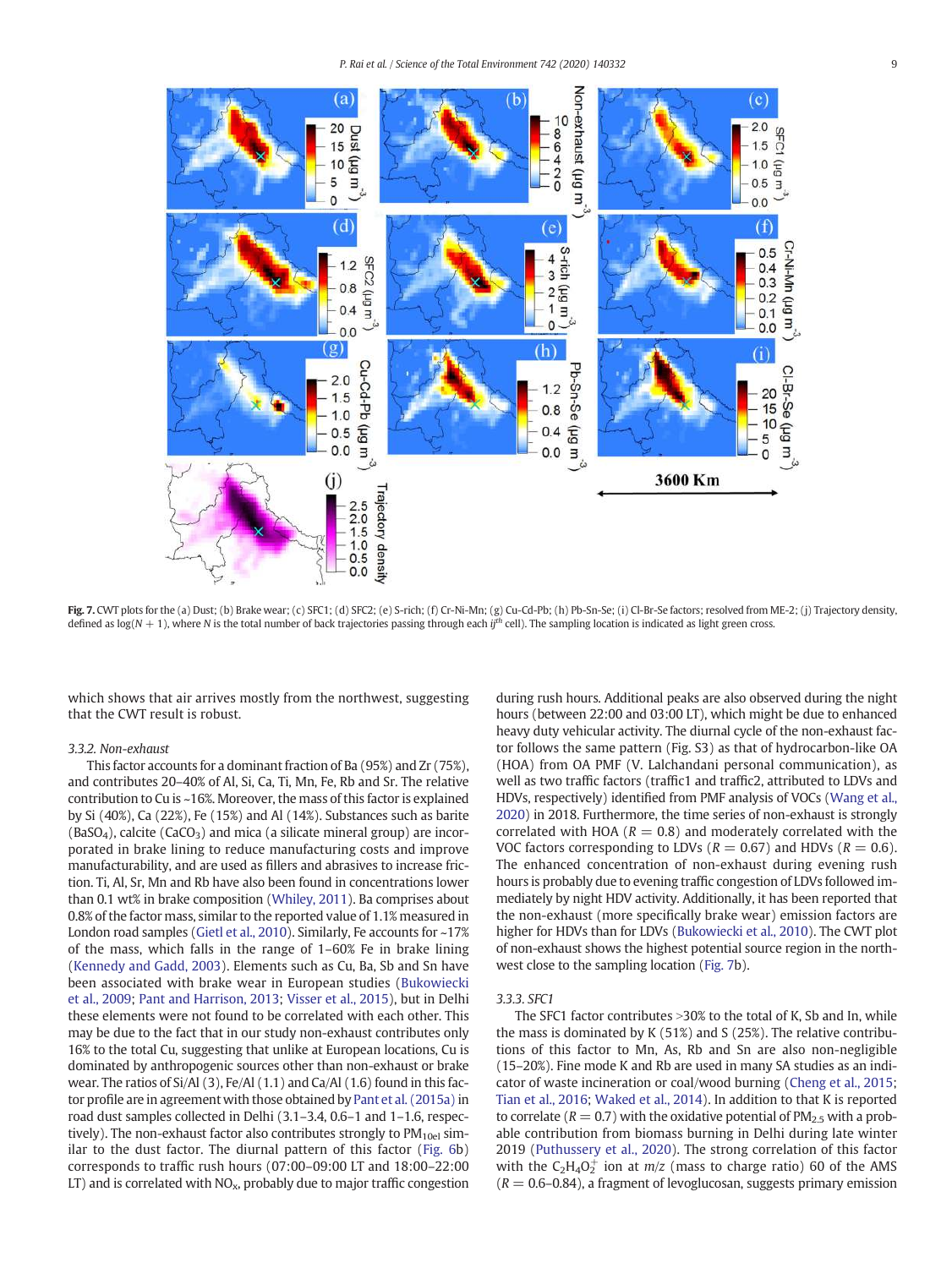from biomass combustion (Fig. S8) (Alfarra et al., 2007). The S/K ratio of 0.5 in this factor profile is within the observed range of 0.5 (fresh emissions) to 8 (for transported/aged emissions) in solid fuel combustionrelated aerosols (Viana et al., 2013) and suggests that SFC1 represents a primary aerosol. The enhancement of Sb, In, Sn, Mn and As in this factor is likely due to anthropogenic contaminants (polythene/plastic materials, foam, paper, packing materials, etc.) that are burned together with coal and/or wood. The time series of SFC1 shows concentrations up to 10  $\mu$ g m<sup>-3</sup>, with mass present mainly in the fine fraction. The mean concentration decreases after 25 February 2018 (from 1.6 μg m<sup>-3</sup> to 1 μg m<sup>-3</sup>), which is consistent with the expected decline in burning emissions during the warm period. The short-term peak on 2 March is probably due to bonfire emissions during the Holi festival. The diurnal cycles of SFC1 and the  $C_2H_4O_2^+$  ion (Fig. 6c) indicate the dilution of the particles during daytime due to vertical mixing. This results in a decrease in the SFC1 concentration between 12:00 and 17:00 LT, while peaks related to residential heating/cooking activities/roadside trash burning appear in the morning (between 08:00 and 10:00 LT) and at night (with the rise starting at 18:00 LT). As already mentioned, there is a strong peak at around 22:00 LT in the SFC1 signal, which is probably related to the late-night solid fuel burning emissions in a shallower boundary layer height (BLH). The coupling of SFC1 with the CWT model (Fig. 7c) shows that this factor is dominated by local sources.

# *3.3.4. SFC2*

SFC2 is composed mainly of Zn, S, Cl and K (26%, 26%, 24%, and 23% of the factor mass, respectively), while the relative contributions are highest for Zn (69%), As (86%), and In (38%). Co-elevated Zn and In are associated with electronic waste burning (Julander et al., 2014), whereas the combination of Zn, As, S, Cl and K is associated with coal combustion (Balakrishna et al., 2011; Chang et al., 2018). Moreover, Zn and As are also linked to iron/steel industries and waste incineration (Duan and Tan, 2013). Based on the variety of possible sources, we simply classify this factor as solid fuel combustion. Like SFC1, the SFC2 factor also occurs predominantly in fine fraction. However, there is a low correlation ( $R = 0.3$ ) between the SFC1 and SFC2 factor time series. Other than for SFC1, the diurnal cycle for SFC2 (Fig. 6d) shows an increase in concentration from late night until the morning with the maximum at 08:00 LT, while during daytime the behaviour of SFC2 is similar to SFC1. For SFC2, the CWT (Fig. 7d) shows high concentration areas in the northwest region Punjab-Haryana, northeast region Uttar Pradesh and Delhi. This could be related to the industrial waste burning in the northwest region within Delhi and Haryana. Similar to our study, two SFC factors were also found for OA (V. Lalchandani personal communication) and VOCs (Wang et al., 2020) in 2018, although the nature of the seperation is different for each dataset. For the VOCs, SFC1 and SFC2 were attributed to primary (coal, wood and trash) and aged emissions respectively. For OA, SFC1 was characterized by burning of coal, decayed plant matter, and roadside trash, whereas SFC2 was characterized by paper and plastic burning. The correlation ( $R = 0.5$ –0.65) was higher among SFC1 from all three instruments (e.g. SFC1\_Element vs. SFC1\_VOC vs. SFC1\_OA) as compared to the correlation with SFC2 from all three instruments (Fig. S4). Interestingly, the correlation is increased  $(R = 0.6{\text -}0.9)$  for the sum of the two SFC factors. We conclude that two SFC factors are required to represent the data variability from all three instruments; likely due to variation in emission sources as well as atmospheric reactions.

# *3.3.5. S-rich*

The S-rich factor is nearly exclusively composed of S (92% of the factor mass), but also comprises high relative contributions to Se (38%), Cd (21%) and In (21%). Particulate S can either be directly emitted from coal combustion (Hinneburg et al., 2009) or formed through the oxidation of SO<sub>2</sub>. The mean Se/S ratio in this factor profile (3.2  $\times$  10<sup>-4</sup>) is slightly lower than the Se/S ratio (4–6  $\times$  10<sup>-4</sup>) in coal fly ash aerosols (Chiou

and Manuel, 1986). Similar to S, Se originates primarily from coal combustion and has a removal rate similar to that of sulfate; therefore, Se can be used to trace  $SO<sub>2</sub>$  oxidation in clouds and fog (Husain et al., 2004). The presence of Se in the S-rich factor is consistent with the findings of previous studies (Hao et al., 2020; Weber et al., 2019). Cd and In are tracers for coal fly ash from coal power plants (Chakraborty and Gupta, 2010; Gollakota et al., 2019; White and Hemond, 2019). The Srich factor shows a strong correlation with AMS sulfate (Fig. S8) and is interpreted to be related to secondary aerosol from coal combustion (Sharma et al., 2014). The S-rich factor is predominantly found in the fine fraction. In addition, this factor shows enhanced concentrations during cold periods, probably due to stagnant ambient air with little vertical dilution. The diurnal pattern of this factor is flat (Fig. 6e), in contrast to the primary emissions discussed above (Dust, Non-exhaust, SFC1 and SFC2), suggesting a more regional source character. Taken together, this evidence suggests that the S-rich factor represents primary, secondary and aged aerosols. The CWT plot for the S-rich factor (Fig. 7e) likewise suggests advection from nearby cities. The highest concentrations for the S-rich factor are found for east and southeast directions. The local power plants Badarpur in the southeast  $(-17 \text{ km})$  away from the sampling location) within Delhi, Aligarh in the southeast (~160 km) in Uttar Pradesh, and Dadari in the east (~68 km) in Uttar Pradesh of the receptor site are probable contributors of coal-related primary particles and precursors for secondary aerosol.

# *3.3.6. Anthropogenic industrial/combustion plume events (Cr-Ni-Mn, Cu-Cd-Pb, Pb-Sn-Se and Cl-Br-Se)*

Four anthropogenic factors (Cr-Ni-Mn, Cu-Cd-Pb, Pb-Sn-Se and Cl-Br-Se), most likely from industry and/or combustion emissions, were resolved. All of them yielded episodic plume events in the factor time series with the exception of the Cl-Br-Se factor, which showed regular and strong peaks at ~06:00 LT every day.

As a complement to the PMF analysis, *k*-means clustering analysis was applied to the measured time series (see details in Supplement Section S3). This analysis yielded 4 clusters corresponding to spikes in the concentrations of one or more elements. The time series of these plume-driven factors were comparable to those of the anthropogenic industrial/combustion plume factors retrieved from PMF. The agreement between these two independent analyses supports both the robustness of the retrieved PMF factor profiles and time series, as well as the interpretation of these signatures as being characteristic of specific plumes. The characteristic features of these 4 factors are discussed below.

The Cr-Ni-Mn factor profile contains high relative contributions for Cr (98%), Ni (64%) and Mn (20%). However, Fe (25%), Al (19%) and S (16%) dominate the mass. The former elements (Cr, Ni and Mn) have been associated with various emission sources in previous studies, such as traffic-related, industrial activities, waste incineration, solid waste dumping and oil combustion (Khillare and Sarkar, 2012; Matawle et al., 2015; Pant and Harrison, 2012). Ni may come from the burning of lubricating oil and heavy fuel oil used in industries and ships. Mn is used as an additive in vehicular fuel, while Cr and Ni may be derived from vehicle fuel combustion processes (Karar et al., 2006; Ntziachristos et al., 2007; Song and Gao, 2011). The low mass fraction (~1%) of Ni is in agreement with 0.5–1% of Ni in a gasoline exhaust factor profile obtained by Srimuruganandam and Nagendra (2012) at a busy roadside in Chennai, India. Cr and Ni show spiky time series in our study. As a result, a spiky factor time series is resolved by PMF in both sizes (PM<sub>10</sub> and PM<sub>2.5</sub>), which is a typical indication for influences of one or more point sources close to the sampling site. Moreover, the strong correlation between Cr and Ni  $(R = 0.97)$  and their weak correlation with the remaining elements during these spikes suggests different emission sources than for the other elements. However, the correlations of Cr and Ni with the non-exhaust -related elements (Ba, Zr, Al, Si, Ca, Ti, Mn, Fe, Rb and Sr) as well as with the non-exhaust factor time series are rather high ( $R = 0.55 - 0.75$ ) during non-spiky periods.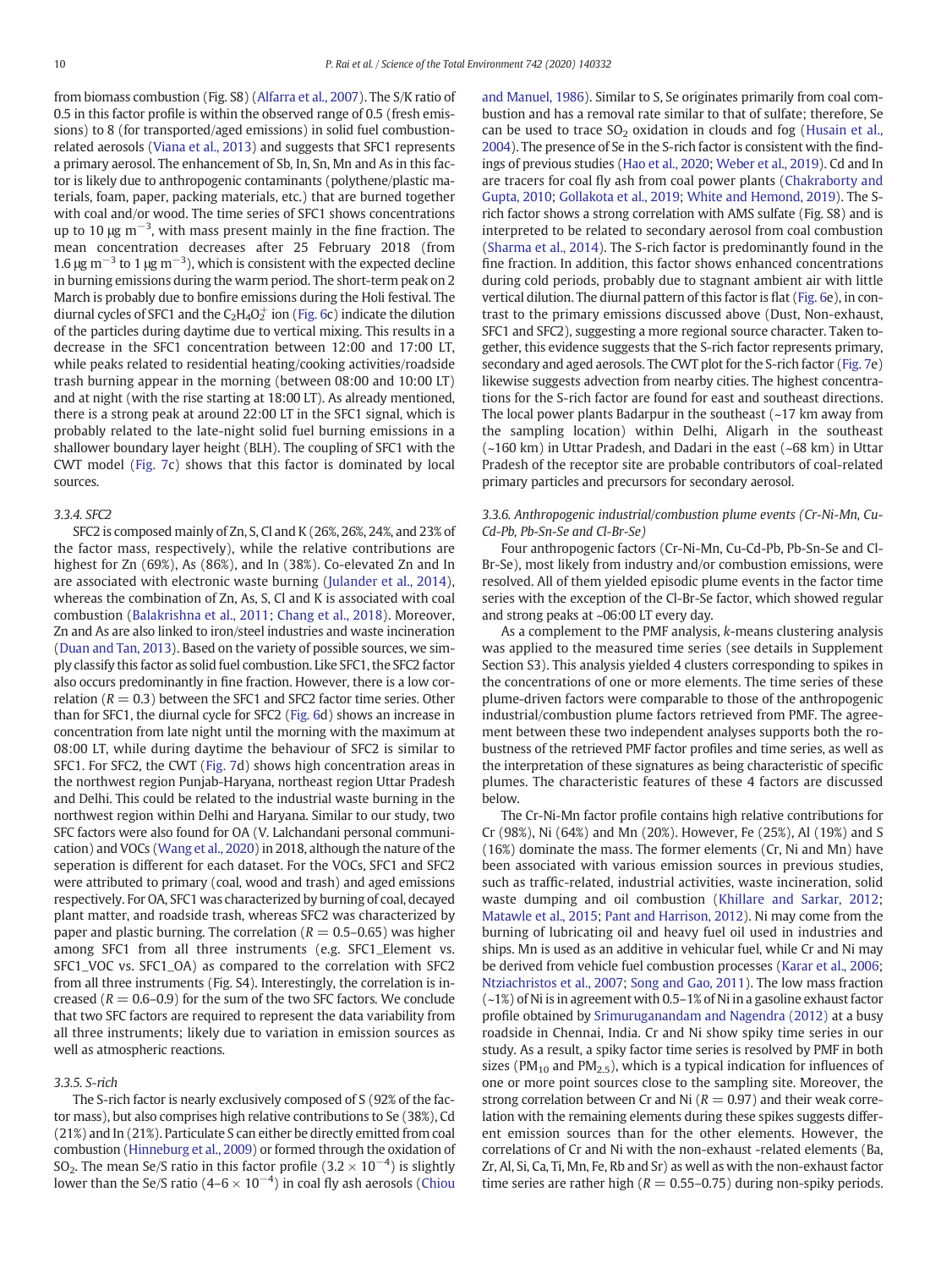These systematic compositional differences between spike-plume and non-spike-plume periods suggest that the spike-plumes originate from non-traffic-related sources. The similarity of the diurnal pattern of the Cr-Ni-Mn factor (Fig. 6f) with the non-exhaust factor is in agreement with the traffic influence. In 2018, more high intensity plumes were observed as compared to 2019 (Fig. 5). Trajectory analysis (Fig. 7f) suggests Uttar Pradesh and Uttarakhand (east-northeast) as a likely source region for these emissions.

The Cu-Cd-Pb factor profile shows high relative contributions of Cu (78%), Cd (53%) and Pb (19%), plus non-negligible contributions of Sn (19%), Sb (18%) and Br (15%). However, Cl (33%) and S (30%) dominate the mass. The elements in this factor profile are associated with various types of industrial activities. For example, Cu and Cd have been found from Cu-Cd alloy manufacture (Vincent and Passant, 2006), whereas Cu and Pb from industrial metal and lead-acid battery production/ recycling (Jaiprakash et al., 2018). The elements in this factor profile are also associated with electrical/electronic equipment waste burning with high loading of Cu (Frazzoli et al., 2010; Owoade et al., 2015; Wong et al., 2007). This may be likely due to the fact that Cu is one of the extensively used materials in electric and electronic equipment because of its excellent conductivity. Other elements in this factor indicate a mixture of waste materials such as printed circuit boards (Cu, Cd, Pb, Sn, Sb), cables (Cu), plastic chips (Cd), solder (Pb, Sn), LCD monitors (Pb, Sn), etc. This factor is predominantly in the fine fraction and the time series shows several episodic plumes throughout the measurements (especially in 2019) (Fig. 5); with the concentrations ranging from 3.5 μg m<sup>-3</sup> to 47 μg m<sup>-3</sup>. Most of these high-intensity plumes appear at ~07:00 LT (Fig. 6g). Overall, this factor is likely to be influenced by various types of industrial and/or electronic waste burning events. The Cu-Cd-Pb factor shows high concentrations originating from the area bordering India and Nepal (Fig. 7g) as well as close to Delhi. In India, there are numerous sites known for the informal recycling or recovery of valuable materials from electronic waste. The main centre, where most of the informal recycling is performed via open burning of electronic waste, is Moradabad (east-northeast ~200 km from the sampling site).

The Pb-Sn-Se factor profile shows high relative contributions of Pb (78%), Sn (54%) and Se (19%), whereas the mass is dominated by S (37%), Pb (33%) and Cl (20%). Pb and Sn have been used as tracers for open waste/plastic burning (Kumar et al., 2015; Kumar et al., 2018), as well as from lead smelting (Jaiprakash et al., 2017; Patil et al., 2013). Pb is strongly enhanced in lead smelting emissions (Patil et al., 2013). Recovery of lead from used car batteries is a common practise in Delhi-NCR small-scale industrial areas, which are mainly in the northwest and southeast of the sampling site. Note that while Pb and Sn may be emitted from brake wear (Bukowiecki et al., 2009) and waste incineration, the absence of traffic rush hour peaks in the diurnal cycle for these two elements makes a strong vehicular source unlikely. In addition, Pb from exhaust emission is very unlikely due to the ban of leaded fuel in India since 2000. Similar to the Cu-Cd-Pb factor, this factor also predominates in the fine fraction with several episodic plumes. Although the frequency of plumes is comparable in both years, the plume concentrations are strongly enhanced in 2018 (Fig. 5). The diurnal pattern of this factor shows enhanced concentration from 03:00 until 08:00 LT (Fig. 6h) probably due to the shallow BLH in the early morning. Higher Pb concentrations are observed during night time as compared to day time. This observation is in agreement with a previous study (Chandra et al., 2014), where the highest Pb concentrations were found during night time throughout the year. However, they reported 12-h Pb air samples measurements which prevented identification of the plume-dominated temporal characteristics of Pb. The potential source region of this factor indicates the dominance in the northwest, mainly from the northeast part of Pakistan, Punjab and Haryana (Fig. 7h). A very similar potential source region for Pb has been reported by Chandra et al. (2014).

The Cl-Br-Se factor profile shows high relative contributions for Cl (95%), Br (62%), Se (32%) and Al (20%), while the mass is mainly composed of Cl (89%) and predominantly found in the fine fraction. While Cl, Br, Se, and Al originate from a variety of sources, Al is not correlated with dust-related elements in the fine fraction but instead with Cl  $(R =$ 0.84) and Br ( $R = 0.78$ ). This suggests co-emission of these elements, likely from metallurgical/chemical industries, coal combustion and trash burning. Br has been reported from wood combustion, waste incineration and traffic emissions from fuel additives (Khodeir et al., 2012). The Cl-Br-Se factor shows enhanced concentrations from midnight until 08:00 LT (Fig. 6i), however, as this diurnal pattern is mostly driven by the ambient temperature and the shallow BLH, due to the semi-volatile nature of its main components, no source information can be retrieved from it.

In winter, brick kilns are reported to operate in areas surrounding Delhi, and can contribute to high Cl concentrations. Around 1000 brick kilns are located mostly along the border of Delhi in all directions, with a production capacity of 25,000 bricks per day. Bricks are typically baked in traditional kilns that burn coal and biomass, which could emit Se, Cl and Br, whereas Al is contained in the clay for the brick material. Direct Cl emissions are also possible in the form of HCl from industries like steel making, where HCl is used during the pickling process of hot and cold rolling of steel sheets. Br and Se in the fine fraction are possible from various drug and chemical manufacturing industries, as reported in a previous study in Mumbai, India (Kothai et al., 2011). However, most of the drug manufacturing industries are mainly in Gujarat and Mumbai.

Cl is also found to be emitted from garbage burning worldwide (Dall'Osto et al., 2013; Jayarathne et al., 2018; Li et al., 2012). Li et al. (2012) reported up to 3 ppb HCl in Mexico City, suggesting garbage burning as a major source (up to 60%) of particulate chloride. Delhi is an ammonia rich environment (Van Damme et al., 2018; Warner et al., 2017) and most of the chlorine is present in the form of ammonium chloride (Pant et al., 2015b) during winter. Along with the emission sources, low temperature, high RH and a shallow BLH during winter support the enhancement in Cl concentrations (Pant et al., 2015b).

Overall, this factor is likely influenced by several industrial emissions such as brick kilns, steel making, chemical manufacturing and garbage/ coal burning. The CWT plots (Fig. 7i) for the Cl-Br-Se factor show high concentrations in the northwest, with air masses travelling over Pakistan, Punjab and Haryana contributing to this factor. Bhandari et al. (2020) also reported an ammonium chloride factor resolved from PMF on an aerosol chemical speciation monitor (ACSM), with 87% of the factor contribution from the northwest direction at the same sampling location.

#### *3.4. Synthesis of ME-2 results*

The elemental SA results indicate the ability to characterize the environment-dependent variability of emissions in and around Delhi. The averaged relative contributions of the factors and the stacked factor time series in both years are shown in Fig. 8 and Fig. S5, respectively. The elemental mass was calculated as the sum of all elemental species in each factor. The mass of the total  $PM_{10el}$  is dominated by the Cl-Br-Se factor, followed by the dust, non-exhaust and S-rich factors in both years (Fig. 8). The mass of total  $PM_{2.5el}$  is strongly driven by Cl-Br-Se followed by the S-rich and the two SFC factors, while the dust and non-exhaust factors show lower contributions (~9 times and ~4.7 times lower, respectively) than to total  $PM_{10el}$ . Similarly, Cu-Cd-Pb and Pb-Sn-Se showed higher relative contributions in  $PM<sub>2.5e1</sub>$ , while the Cr-Ni-Mn factor was attributed in both sizes.

ME-2 results coupled with BT clustering analysis are shown in Fig. 8. Relatively high contributions of the Cl-Br-Se factor were observed (27%– 43%) from all footprint regions, with the highest from the northwest (cluster 1: 2018: 37% and 2019: 43%). In contrast, the contributions of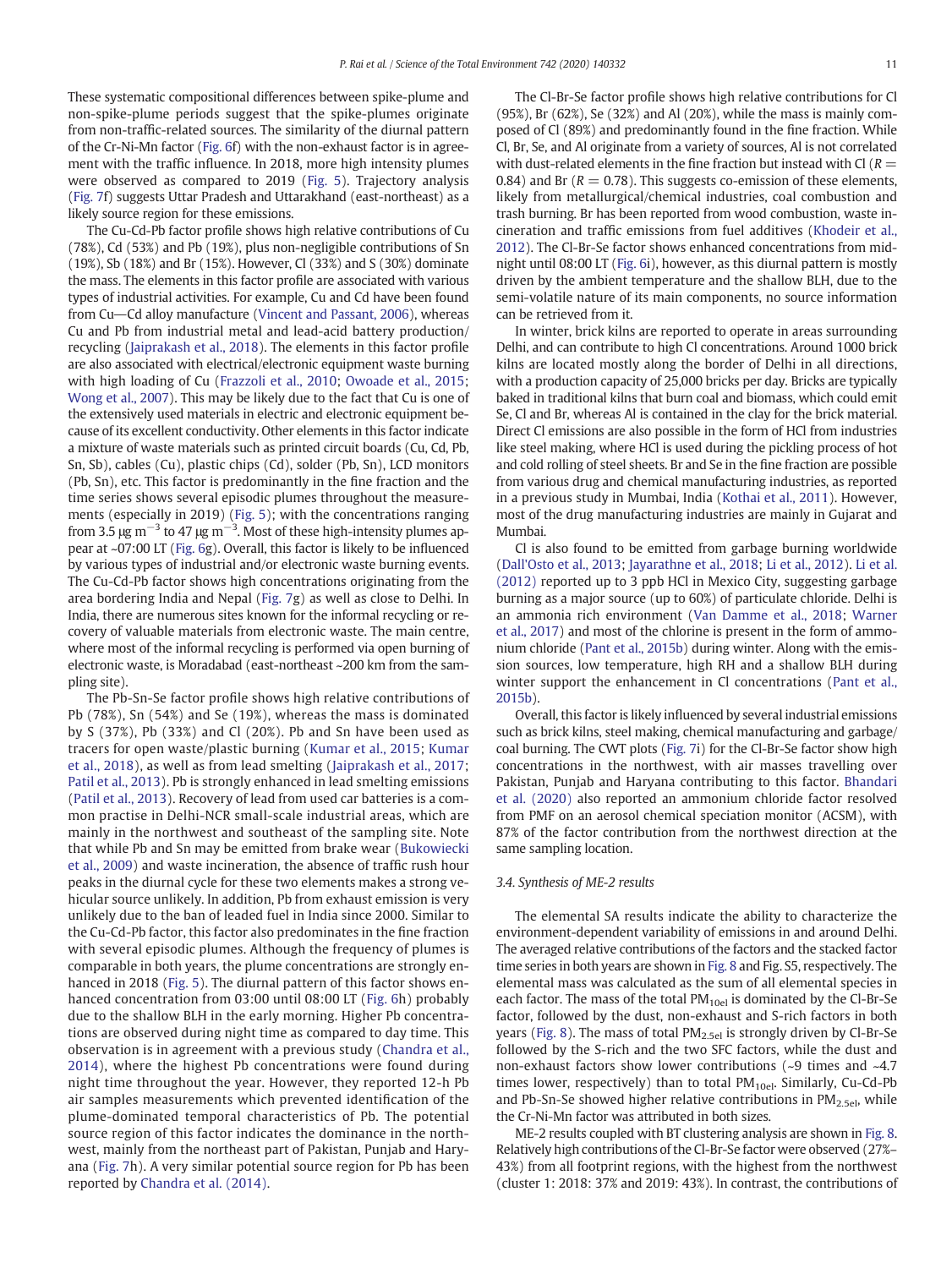

Fig. 8. Average relative source contributions of PM<sub>10el</sub> for the entire 2018 period and for 3 separate clusters during 2018 (top pie charts); average relative source contributions of PM<sub>10el</sub> and PM<sub>2.5el</sub> for the entire 2019 period and for 2 clusters during 2019 (lower pie charts).

the dust and S-rich factors were most significant from the east (cluster 2: 2018: 38%, 10% and 2019: 33%, 12% respectively). Moreover, it is interesting to note that the contribution of the Pb-Sn-Se factor was higher (7%) from the northwest (cluster 3). The Cu-Cd-Pb factor contribution was highest (3%) from the east during 2019, while in 2018 it was relatively similar (1%) from both regions (cluster 1 and cluster 2) with negligible contribution (0.3%) in cluster 3. The Cr-Ni-Mn factor showed similar contributions (1%) from the northwest and the east (cluster 1

and cluster 2) in 2018, whereas it was dominant from the east (cluster 2) in 2019.

Cl-Br-Se, dust, non-exhaust, S-rich, Pb-Sn-Se and Cr-Ni-Mn showed significantly higher concentrations in 2018, while SFC1 and SFC2 were similar in both years (Fig. 9a). Interestingly, the Cu-Cd-Pb factor was the only factor to show significant enhancement in 2019. In terms of relative contribution (Fig. 9b), dust (28.7%), SFC1 (3.6%), SFC2 (3.4%), Srich (9.2%) and Cu-Cd-Pb (2.2%) were higher in 2019 compared to



Fig. 9. Comparison of the 9 factors: (a) mean concentrations and (b) relative contributions in PM<sub>10el</sub> during the warm period (22 February–11 March) 2018, the cold period (20 January–21 February) 2018 and the common periods (20 January–9 February) in both years.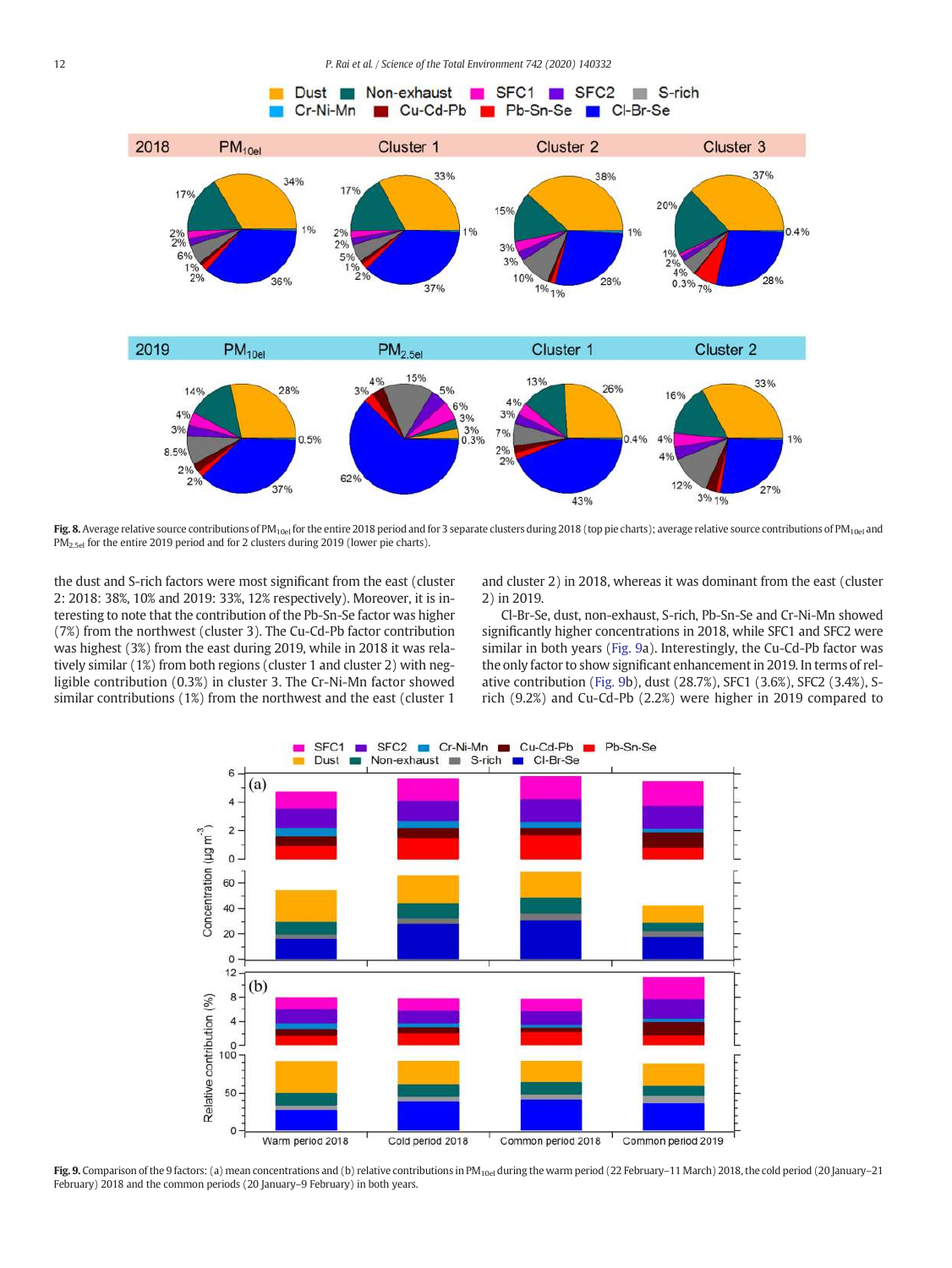2018 (27.6%, 2%, 2%, 6.9%, 0.7% respectively). Furthermore, the dust factor showed a higher contribution (41%), while the Cl-Br-Se and Pb-Sn-Se factors showed lower contributions during the warm period compared to the cold period. This shows the significant influence of temperature on the source concentration enhancement/depletion.

### 4. Conclusions

Source apportionment was performed on size-resolved, online PM<sub>el</sub> measurements by an Xact 625i in Delhi during two consecutive winters (2018 and 2019). Elements measured by the Xact represent ~25% in 2018 and  $\sim$  19% in 2019 of total PM<sub>10</sub>, with the dominant elements consisting of Cl, S and crustal material (i.e., Si, Ca, Ti, Fe). This provides insight into key PM sources in Delhi such as dust, inorganic constituents e.g. chloride, and public health risks due to the extremely high concentrations of carcinogenic (Cr, Ni, As, Pb) and other elements (Cl, Zn, Cu, Mn, V, etc.).

The ME-2 analysis of the combined data yielded 9 source profiles, allowing for a direct comparison of the source strengths over two consecutive winters. The size-segregated SA results highlight that dust and non-exhaust sources strongly contributed to  $PM_{10el}$ , while the remaining factors (except Cr-Ni-Mn) were mostly associated with  $PM<sub>2.5el</sub>$ . Furthermore, the elemental composition and SA results in the cold and warm periods revealed that the concentrations for the Cl-Br-Se and Pb-Sn-Se factors decreased with increasing temperature and wind speed and decreasing RH. In contrast, there was a strong enhancement in the dust factor during the warm period, consistent with resuspension with dry ambient conditions.

A clear advantage of a high time resolution elemental dataset is the possibility to enable diurnal patterns as well as plume characterization of emission sources. This is particularly important for aerosol sources observed primarily from diffuse local emissions (e.g. traffic) as well as discrete plumes (typically lasting at most a few hours) as a function of time of day rather than regional contributions. To assess the geographical origins of the resolved sources, ME-2 results were combined with a BT cluster footprint model and a CWT model, to analyse the specific sources from different regions around Delhi. The Cl-Br-Se source was predominantly from the northwest and likely influenced by regional (from Punjab and Haryana) as well as local sources (within Delhi). Dust, non-exhaust and SFC1 were classified as being of local origin. The S-rich and Cr-Ni-Mn factors likely originated in Uttar Pradesh (northeast to southeast), the Cu-Cd-Pb factor from Nepal and Uttar Pradesh (east), while Pb-Sn-Se and SFC2 originated in Haryana, Punjab and Pakistan (northwest). Overall, the ME-2 receptor modelling applied to the hourly resolution and size-segregated elemental concentrations obtained by the Xact has proven useful in identifying different regional and local aerosol sources as well as different types of industrial/combustion plume events.

#### Data availability

Data related to this article are available at https://doi.org/10.5281/ zenodo.3907250.

# Declaration of competing interest

The authors declare that they have no known competing financial interests or personal relationships that could have appeared to influence the work reported in this paper.

#### Acknowledgments

This study has been funded by the Swiss National Science Foundation (SNSF grants 200021\_162448, 200021\_169787 and BSSGI0\_155846), and by the Federal Office for the Environment (FOEN). S. N. Tripathi

was financially supported by the Department of Biotechnology (DBT), Government of India under grant no. BT/IN/UK/APHH/41/KB/2016-17 and by Central Pollution Control Board (CPCB), Government of India under grant no. AQM/Source apportionment EPC Project/2017. All coauthors gratefully acknowledge their support, which has helped in conducting this research.

# Appendix A. Supplementary data

Supplementary data to this article can be found online at https://doi. org/10.1016/j.scitotenv.2020.140332.

#### References

- Aggarwal, S.G., Kawamura, K., Umarji, G.S., Tachibana, E., Patil, R.S., Gupta, P.K., 2013. Organic and inorganic markers and stable C-, N-isotopic compositions of tropical coastal aerosols from megacity Mumbai: sources of organic aerosols and atmospheric processing. Atmos. Chem. Phys. 13, 4667–4680. https://doi.org/10.5194/acp-13-4667- 2013.
- Alfarra, M.R., Prévôt, A.S.H., Szidat, S., Sandradewi, J., Weimer, S., Schreiber, D., Mohr, M., Baltensperger, U., 2007. Identification of the mass spectral signature of organic aerosols from wood burning emissions. Environ. Sci. Technol. 41, 5770–5777. https://doi. org/10.1021/es062289b.
- Amato, F., Pandolfi, M., Moreno, T., Furger, M., Pey, J., Alastuey, A., Bukowiecki, N., Prévôt, A.S.H., Baltensperger, U., Querol, X., 2011. Sources and variability of inhalable road dust particles in three European cities. Atmos. Environ. 45, 6777–6787. https://doi. org/10.1016/j.atmosenv.2011.06.003.
- Ashbaugh, L.L., Malm, W.C., Sadeh, W.Z., 1967. A residence time probability analysis of sulfur concentration at Grand Canyon National Park. Atmos. Environ. 19, 1263–1270. https://doi.org/10.1016/0004-6981(85)90256-2.
- Balakrishna, G., Pervez, S., Bisht, D.S., 2011. Source apportionment of arsenic in atmospheric dust fall out in an urban residential area, Raipur, central India. Atmos. Chem. Phys. 11, 5141–5151. https://doi.org/10.5194/acp-11-5141-2011.
- Belis, C.A., Favez, O., Mircea, M., Diapouli, E., Manousakas, M.-I., Vratolis, S., Gilardoni, S., Paglione, M., Decesari, S., Mocnik, G., Mooibroek, D., Salvador, P., Takahama, S., Vecchi, R., Paatero, P., 2019. European Guide on Air Pollution Source Apportionment With Receptor Models – Revised Version 2019. JRC117306. EUR. 29816. EN, Publications Office of the European Union, Luxembourg. https://doi.org/10.2760/439106.
- Bernardoni, V., Vecchi, R., Valli, G., Piazzalunga, A., Fermo, P., 2011. PM<sub>10</sub> source apportionment in Milan (Italy) using time-resolved data. Sci. Total Environ. 409, 4788–4795. https://doi.org/10.1016/j.scitotenv.2011.07.048.
- Bhandari, S., Gani, S., Patel, K., Wang, D.S., Soni, P., Arub, Z., Habib, G., Apte, J.S., Hildebrandt Ruiz, L., 2020. Sources and atmospheric dynamics of organic aerosol in New Delhi, India: insights from receptor modeling. Atmos. Chem. Phys. 20, 735–752. https://doi.org/10.5194/acp-20-735-2020.
- Bisht, D.S., Dumka, U.C., Kaskaoutis, D.G., Pipal, A.S., Srivastava, A.K., Soni, V.K., Attri, S.D., Sateesh, M., Tiwari, S., 2015. Carbonaceous aerosols and pollutants over Delhi urban environment: temporal evolution, source apportionment and radiative forcing. Sci. Total Environ. 521–522, 431–445. https://doi.org/10.1016/j.scitotenv.2015.03.083.
- Brown, S.G., Eberly, S., Paatero, P., Norris, G.A., 2015. Methods for estimating uncertainty in PMF solutions: examples with ambient air and water quality data and guidance on reporting PMF results. Sci. Total Environ. 518–519, 626–635. https://doi.org/10.1016/ j.scitotenv.2015.01.022.
- Bukowiecki, N., Lienemann, P., Hill, M., Figi, R., Richard, A., Furger, M., Rickers, K., Falkenberg, G., Zhao, Y., Cliff, S.S., Prévôt, A.S.H., Baltensperger, U., Buchmann, B., Gehrig, R., 2009. Real-world emission factors for antimony and other brake wear related trace elements: size-segregated values for light and heavy duty vehicles. Environ. Sci. Technol. 43, 8072–8078. https://doi.org/10.1021/es9006096.
- Bukowiecki, N., Lienemann, P., Hill, M., Furger, M., Richard, A., Amato, F., Prévôt, A.S.H., Baltensperger, U., Buchmann, B., Gehrig, R., 2010. PM<sub>10</sub> emission factors for nonexhaust particles generated by road traffic in an urban street canyon and along a freeway in Switzerland. Atmos. Environ. 44, 2330–2340. https://doi.org/10.1016/j. atmosenv.2010.03.039.
- Canonaco, F., Crippa, M., Slowik, J.G., Baltensperger, U., Prévôt, A.S.H., 2013. SoFi, an IGORbased interface for the efficient use of the generalized multilinear engine (ME-2) for the source apportionment: ME-2 application to aerosol mass spectrometer data. Atmos. Meas. Tech. 6, 3649–3661. https://doi.org/10.5194/amt-6-3649-2013.
- Chakraborty, A., Gupta, T., 2010. Chemical characterization and source apportionment of submicron (PM1) aerosol in Kanpur region, India. Aerosol Air Qual. Res. 10, 433–445. https://doi.org/10.4209/aaqr.2009.11.0071.
- Chandra, S., Kulshrestha, M.J., Singh, R., 2014. Temporal variation and concentration weighted trajectory analysis of lead in  $PM_{10}$  aerosols at a site in Central Delhi, India. Int. J. Atmos. Sci. 2014, 1–8. https://doi.org/10.1155/2014/323040.
- Chang, Y., Huang, K., Xie, M., Deng, C., Zou, Z., Liu, S., Zhang, Y., 2018. First long-term and near real-time measurement of trace elements in China's urban atmosphere: temporal variability, source apportionment and precipitation effect. Atmos. Chem. Phys. 18, 11793–11812. https://doi.org/10.5194/acp-18-11793-2018.
- Cheng, Y., Lee, S., Gu, Z., Ho, K., Zhang, Y., Huang, Y., Chow, J.C., Watson, J.G., Cao, J., Zhang, R., 2015. PM<sub>2.5</sub> and PM<sub>10-2.5</sub> chemical composition and source apportionment near a Hong Kong roadway. Partic 18, 96–104. https://doi.org/10.1016/j.partic.2013.10.003.
- Chiou, K.Y., Manuel, O.K., 1986. Tellurium and selenium in aerosols. Environ. Sci. Technol. 20, 987–991. https://doi.org/10.1021/es00152a003.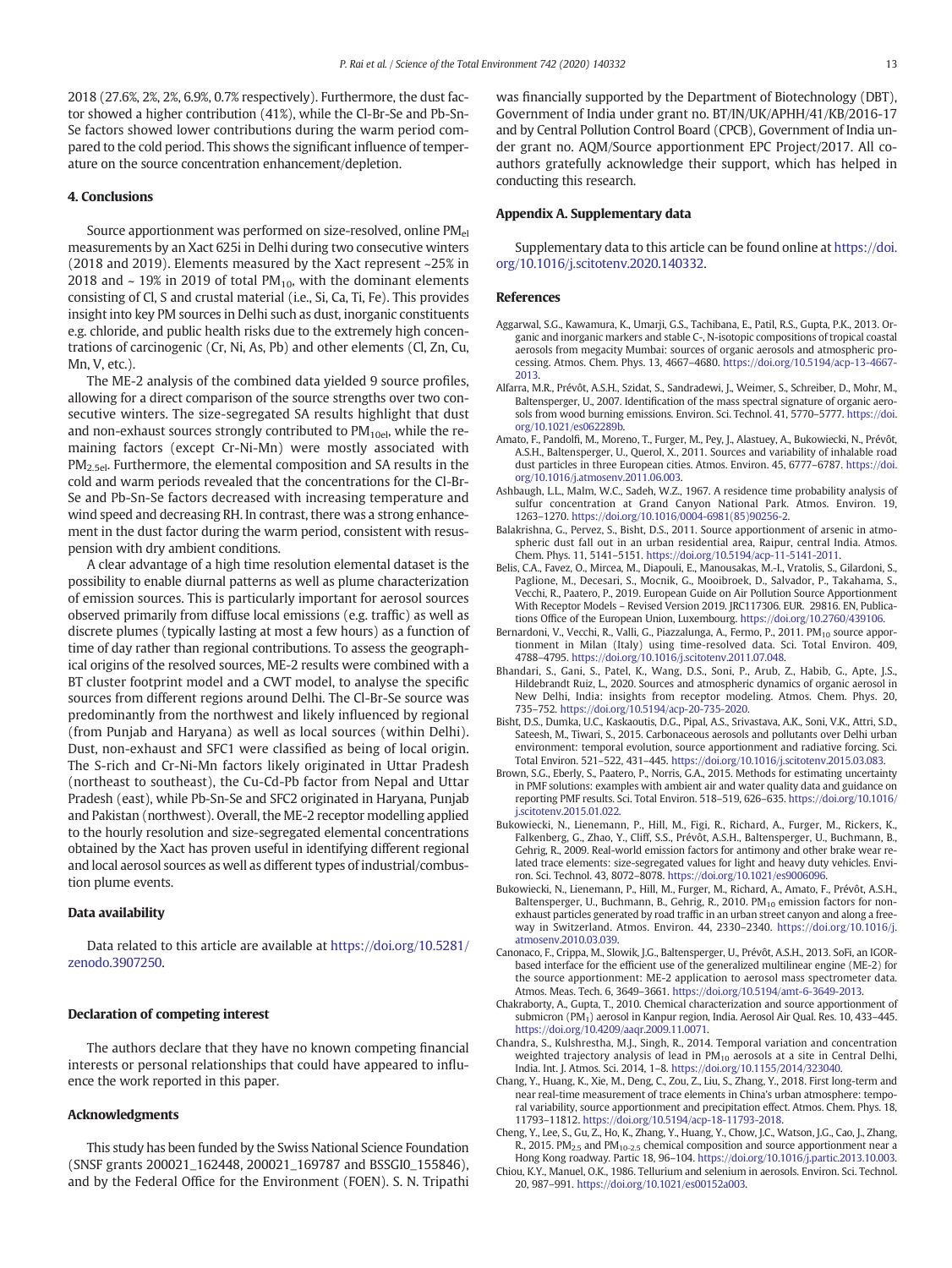- Daellenbach, K.R., Bozzetti, C., Křepelová, A., Canonaco, F., Wolf, R., Zotter, P., Fermo, P., Crippa, M., Slowik, J.G., Sosedova, Y., Zhang, Y., Huang, R.J., Poulain, L., Szidat, S., Baltensperger, U., El Haddad, I., Prévôt, A.S.H., 2016. Characterization and source apportionment of organic aerosol using offline aerosol mass spectrometry. Atmos. Meas. Tech. 9, 23–39. https://doi.org/10.5194/amt-9-23-2016.
- Daellenbach, K.R., Stefenelli, G., Bozzetti, C., Vlachou, A., Fermo, P., Gonzalez, R., Piazzalunga, A., Colombi, C., Canonaco, F., Hueglin, C., Kasper-Giebl, A., Jaffrezo, J.-L., Bianchi, F., Slowik, J.G., Baltensperger, U., El-Haddad, I., Prévôt, A.S.H., 2017. Longterm chemical analysis and organic aerosol source apportionment at nine sites in Central Europe: source identification and uncertainty assessment. Atmos. Chem. Phys. 17, 13265–13282. https://doi.org/10.5194/acp-17-13265-2017.
- Dall'Osto, M., Querol, X., Amato, F., Karanasiou, A., Lucarelli, F., Nava, S., Calzolai, G., Chiari, M., 2013. Hourly elemental concentrations in PM2.5 aerosols sampled simultaneously at urban background and road site during SAPUSS – diurnal variations and PMF receptor modelling. Atmos. Chem. Phys. 13, 4375–4392. https://doi.org/10.5194/acp-13-4375-2013.
- Davison, A.C., Hinkley, D.V., 1997. Bootstrap Methods and Their Application. Cambridge University Press https://doi.org/10.1017/CBO9780511802843.
- DeCarlo, P.F., Kimmel, J.R., Trimborn, A., Northway, M.J., Jayne, J.T., Aiken, A.C., Gonin, M., Fuhrer, K., Horvath, T., Docherty, K.S., Worsnop, D.R., Jimenez, J.L., 2006. Field-deployable, high-resolution, time-of-flight aerosol mass spectrometer. Anal. Chem. 78, 8281–8289. https://doi.org/10.1029/2001jd001213.
- Delhi Police, 2015. Restriction on the movement of LGV and HGV/MGV vehicles. Available at:. https://delhitrafficpolice.nic.in/sites/default/files/uploads/2015/02/notification-2. pdf.
- Draxler, R., Stunder, B., Rolph, G., Stein, A., Taylor, A., 2018. HYSPLIT4 User's Guide. Air Resources Laboratory, Silver Spring, MD https://www.arl.noaa.gov/documents/reports/ hysplit\_user\_guide.pdf.
- Draxler, R.R., 1999. HYSPLIT4 user's guide. NOAA Tech. Memo, ERL ARL-230. NOAA Air Resources Laboratory, Silver Spring, MD https://www.arl.noaa.gov/wp\_arl/wp-content/ uploads/documents/reports/arl-230.pdf.
- Duan, J., Tan, J., 2013. Atmospheric heavy metals and arsenic in China: situation, sources and control policies. Atmos. Environ. 74, 93–101. https://doi.org/10.1016/j. atmosenv.2013.03.031.
- Dumka, U.C., Tiwari, S., Kaskaoutis, D.G., Soni, V.K., Safai, P.D., Attri, S.D., 2019. Aerosol and pollutant characteristics in Delhi during a winter research campaign. Environ. Sci. Pollut. Res. Int. 26, 3771–3794. https://doi.org/10.1007/s11356-018-3885-y.
- Economic Survey of Delhi 2018–19: Planning Department, Government of NCT of Delhi. http://delhiplanning.nic.in/sites/default/files/Final%20Economy%20survey%20English.pdf.
- Fomba, K.W., Müller, K., van Pinxteren, D., Herrmann, H., 2013. Aerosol size-resolved trace metal composition in remote northern tropical Atlantic marine environment: case study Cape Verde islands. Atmos. Chem. Phys. 13, 4801–4814. https://doi.org/ 10.5194/acp-13-4801-2013.
- Frazzoli, C., Orisakwe, O.E., Dragone, R., Mantovani, A., 2010. Diagnostic health risk assessment of electronic waste on the general population in developing countries' scenarios. Environ. Impact Assess. Rev. 30, 388–399. https://doi.org/ 10.1016/j.eiar.2009.12.004.
- Fröhlich, R., Cubison, M.J., Slowik, J.G., Bukowiecki, N., Prévôt, A.S.H., Baltensperger, U., Schneider, J., Kimmel, J.R., Gonin, M., Rohner, U., Worsnop, D.R., Jayne, J.T., 2013. The ToF-ACSM: a portable aerosol chemical speciation monitor with TOFMS detection. Atmos. Meas. Tech. 6, 3225–3241. https://doi.org/10.5194/amt-6-3225-2013.
- Furger, M., Minguillón, M.C., Yadav, V., Slowik, J.G., Hüglin, C., Fröhlich, R., Petterson, K., Baltensperger, U., Prévôt, A.S.H., 2017. Elemental composition of ambient aerosols measured with high temporal resolution using an online XRF spectrometer. Atmos. Meas. Tech. 10, 2061–2076. https://doi.org/10.5194/amt-10-2061-2017.
- Furger, M., Rai, P., Slowik, J.G., Cao, J., Visser, S., Baltensperger, U., Prévôt, A.S.H., 2020. Automated alternating sampling of  $PM_{10}$  and  $PM_{2.5}$  with an online XRF spectrometer. Atmos. Environ.: X 5, 100065. https://doi.org/10.1016/j.aeaoa.2020.100065.
- Gani, S., Bhandari, S., Seraj, S., Wang, D.S., Patel, K., Soni, P., Arub, Z., Habib, G., Hildebrandt Ruiz, L., Apte, J.S., 2019. Submicron aerosol composition in the world's most polluted megacity: the Delhi aerosol supersite study. Atmos. Chem. Phys. 19, 6843–6859. https://doi.org/10.5194/acp-19-6843-2019.
- Gietl, J.K., Lawrence, R., Thorpe, A.J., Harrison, R.M., 2010. Identification of brake wear particles and derivation of a quantitative tracer for brake dust at a major road. Atmos. Environ. 44, 141–146. https://doi.org/10.1016/j.atmosenv.2009.10.016.
- Gollakota, A.R.K., Volli, V., Shu, C.-M., 2019. Progressive utilisation prospects of coal fly ash: a review. Sci. Total Environ. 672, 951–989. https://doi.org/10.1016/j. scitotenv.2019.03.337.
- Gupta, A.K., Karar, K., Srivastava, A., 2007. Chemical mass balance source apportionment of  $PM_{10}$  and TSP in residential and industrial sites of an urban region of Kolkata, India. J. Hazard. Mater. 142, 279–287. https://doi.org/10.1016/j.jhazmat.2006.08.013.
- Guttikunda, S.K., Calori, G., 2013. A GIS based emissions inventory at 1 km  $\times$  1 km spatial resolution for air pollution analysis in Delhi, India. Atmos. Environ. 67, 101–111. https://doi.org/10.1016/j.atmosenv.2012.10.040.
- Guttikunda, S.K., Gurjar, B.R., 2012. Role of meteorology in seasonality of air pollution in megacity Delhi, India. Environ. Monit. Assess. 184, 3199–3211. https://doi.org/ 10.1007/s10661-011-2182-8.
- Hao, Y., Meng, X., Yu, X., Lei, M., Li, W., Yang, W., Shi, F., Xie, S., 2020. Quantification of primary and secondary sources to  $PM<sub>2.5</sub>$  using an improved source regional apportionment method in an industrial city, China. Sci. Total Environ. 706, 135715. https:// doi.org/10.1016/j.scitotenv.2019.135715.
- Hinneburg, D., Renner, E., Wolke, R., 2009. Formation of secondary inorganic aerosols by power plant emissions exhausted through cooling towers in Saxony. Environ. Sci. Pollut. Res. Int. 16, 25–35. https://doi.org/10.1007/s11356-008-0081-5.
- Hooper, L.G., Kaufman, J.D., 2018. Ambient air pollution and clinical implications for susceptible populations. Ann. Am. Thorac. Soc. 15, S64–S68. https://doi.org/10.1513/ AnnalsATS.201707-574MG.
- Hsu, C.Y., Holsen, T.M., Hopke, P., 2003. Comparison of hybrid receptor models to locate PCB sources in Chicago. Atmos. Environ. 37, 545–562. https://doi.org/10.1016/ S1352-2310(02)00886-5.
- Husain, L., Ghauri, B., Yang, K., Khan, A.R., Rattigan, O.V., 2004. Application of the  $SO_4^{2-}/Se$ tracer technique to study  $SO_2$  oxidation in cloud and fog on a time scale of minutes. Chemos 54, 177–183. https://doi.org/10.1016/S0045-6535(03)00531-9.
- Jaiprakash, Singhai, A., Habib, G., Raman, R.S., Gupta, T., 2017. Chemical characterization of PM1.0 aerosol in Delhi and source apportionment using positive matrix factorization. Environ. Sci. Pollut. Res. Int. 24, 445–462. https://doi.org/10.1007/s11356-016- 7708-8.
- Jaiprakash, Lohia, T., Mandariya, A.K., Habib, G., Gupta, T., Gupta, S.K., 2018. Chemical characterization and quantitative assessment of source-specific health risk of trace metals in  $PM_{1,0}$  at a road site of Delhi, India. Environ. Sci. Pollut. Res. Int. 25, 8747–8764. https://doi.org/10.1007/s11356-017-1174-9.
- Jayarathne, T., Stockwell, C.E., Bhave, P.V., Praveen, P.S., Rathnayake, C.M., Islam, M.R., Panday, A.K., Adhikari, S., Maharjan, R., Goetz, J.D., DeCarlo, P.F., Saikawa, E., Yokelson, R.J., Stone, E.A., 2018. Nepal ambient monitoring and source testing experiment (NAMaSTE): emissions of particulate matter from wood- and dung-fueled cooking fires, garbage and crop residue burning, brick kilns, and other sources. Atmos. Chem. Phys. 18, 2259–2286. https://doi.org/10.5194/acp-18-2259-2018.
- Julander, A., Lundgren, L., Skare, L., Grander, M., Palm, B., Vahter, M., Liden, C., 2014. Formal recycling of e-waste leads to increased exposure to toxic metals: an occupational exposure study from Sweden. Environ. Int. 73, 243–251. https://doi.org/10.1016/j. envint.2014.07.006.
- Karar, K., Gupta, A.K., Kumar, A., Biswas, A.K., 2006. Characterization and identification of the sources of chromium, zinc, lead, cadmium, nickel, manganese and iron in  $PM_{10}$ particulates at the two sites of Kolkata, India. Environ. Monit. Assess. 120, 347–360. https://doi.org/10.1007/s10661-005-9067-7.
- Kennedy, P., Gadd, J., 2003. Preliminary Examination of Trace Elements in Tyres, Brake Pads, and Road Bitumen in New Zealand. Kingett Mitchell Ltd https://rcaforum.org. nz/sites/public\_files/documents/stormwater-organiccompounds2.pdf.
- Khillare, P.S., Sarkar, S., 2012. Airborne inhalable metals in residential areas of Delhi, India: distribution, source apportionment and health risks. Atmos. Pollut. Res. 3, 46–54. https://doi.org/10.5094/apr.2012.004.
- Khodeir, M., Shamy, M., Alghamdi, M., Zhong, M., Sun, H., Costa, M., Chen, L.-C., Maciejczyk, P., 2012. Source apportionment and elemental composition of PM2.5 and PM<sup>10</sup> in Jeddah City, Saudi Arabia. Atmos. Pollut. Res. 3, 331–340. https://doi. org/10.5094/apr.2012.037.
- Kirillova, E.N., Andersson, A., Tiwari, S., Srivastava, A.K., Bisht, D.S., Gustafsson, Ö., 2014. Water-soluble organic carbon aerosols during a full New Delhi winter: isotopebased source apportionment and optical properties. J. Geophys. Res. Atmos. 119, 3476–3485. https://doi.org/10.1002/2013jd020041.
- Kothai, P., Saradhi, I.V., Pandit, G.G., Markwitz, A., Puranik, V.D., 2011. Chemical characterization and source identification of particulate matter at an urban site of Navi Mumbai, India. Aerosol Air Qual. Res. 11, 560–569. https://doi.org/ 10.4209/aaqr.2011.02.0017.
- Kumar, S., Aggarwal, S.G., Gupta, P.K., Kawamura, K., 2015. Investigation of the tracers for plastic-enriched waste burning aerosols. Atmos. Environ. 108, 49–58. https://doi.org/ 10.1016/j.atmosenv.2015.02.066.
- Kumar, S., Aggarwal, S.G., Sarangi, B., Malherbe, J., Barre, J.P.G., Berail, S., Séby, F., Donard, O.F.X., 2018. Understanding the influence of open-waste burning on urban aerosols using metal tracers and lead isotopic composition. Aerosol Air Qual. Res. 18, 2433–2446. https://doi.org/10.4209/aaqr.2017.11.0510.
- Li, G., Lei, W., Bei, N., Molina, L.T., 2012. Contribution of garbage burning to chloride and PM2.5 in Mexico City. Atmos. Chem. Phys. 12, 8751–8761. https://doi.org/10.5194/ acp-12-8751-2012.
- Li, M., Li, L., Strielkowski, W., 2019. The impact of urbanization and industrialization on energy security: a case study of China. Energies 12. https://doi.org/10.3390/ en12112194.
- Lucarelli, F., Calzolai, G., Chiari, M., Nava, S., Carraresi, L., 2018. Study of atmospheric aerosols by IBA techniques: the LABEC experience. Nuclear Instr. Methods Phys. Res. Sect. B: Beam Interac. Mater. Atmos. 417, 121–127. https://doi.org/10.1016/ j.nimb.2017.07.034.
- Majewski, G., Rogula-Kozlowska, W., 2016. The elemental composition and origin of fine ambient particles in the largest Polish conurbation: first results from the short-term winter campaign. Theo. Appl. Climat. 125, 79–92. https://doi.org/10.1007/s00704- 015-1494-y.
- Matawle, J.L., Pervez, S., Dewangan, S., Shrivastava, A., Tiwari, S., Pant, P., Deb, M.K., Pervez, Y., 2015. Characterization of  $PM<sub>2.5</sub>$  source profiles for traffic and dust sources in Raipur, India. Aerosol Air Qual. Res. 15, 2537–2548. https://doi.org/ 10.4209/aaqr.2015.04.0222.
- Morawska, L., Zhang, J., 2002. Combustion sources of particles: 1. Health relevance and source signatures. Chemos 49, 1045–1058. https://doi.org/10.1016/s0045-6535(02) 00241-2.
- Ntziachristos, L., Ning, Z., Geller, M.D., Sheesley, R.J., Schauer, J.J., Sioutas, C., 2007. Fine, ultrafine and nanoparticle trace element compositions near a major freeway with a high heavy-duty diesel fraction. Atmos. Environ. 41, 5684–5696. https://doi.org/ 10.1016/j.atmosenv.2007.02.043.
- Owoade, K.O., Hopke, P.K., Olise, F.S., Ogundele, L.T., Fawole, O.G., Olaniyi, B.H., Jegede, O.O., Ayoola, M.A., Bashiru, M.I., 2015. Chemical compositions and source identification of particulate matter (PM<sub>2.5</sub> and PM<sub>2.5–10</sub>) from a scrap iron and steel smelting industry along the Ife–Ibadan highway, Nigeria. Atmos. Pollut. Res. 6, 107–119. https://doi.org/10.5094/apr.2015.013.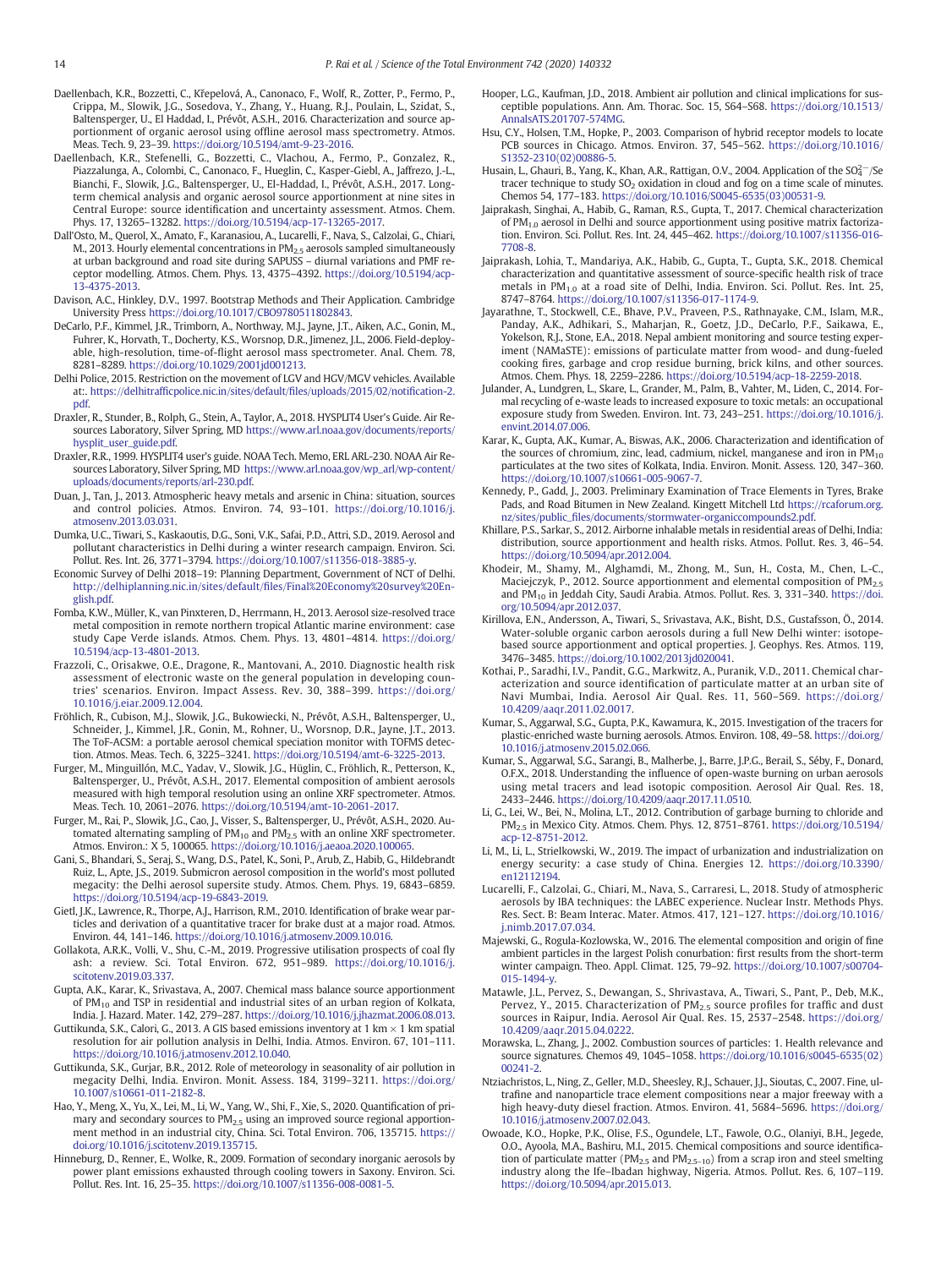- Paatero, P., 1999. The multilinear engine—a table-driven, least squares program for solving multilinear problems, including the *n*-way parallel factor analysis model. J. Comput. Graph. Stat. 8, 854–888. https://doi.org/10.1080/10618600.1999.10474853.
- Paatero, P., Hopke, P.K., 2003. Discarding or downweighting high-noise variables in factor analytic models. Anal. Chim. Acta 490, 277–289. https://doi.org/10.1016/s0003-2670 (02)01643-4.
- Paatero, P., Tapper, U., 1994. Positive matrix factorization: a non-negative factor model with optimal utilization of error-estimates of data values. Environmet 5, 111–126. https://doi.org/10.1002/env.3170050203.
- Paatero, P., Eberly, S., Brown, S.G., Norris, G.A., 2014. Methods for estimating uncertainty in factor analytic solutions. Atmos. Meas. Tech. 7, 781–797. https://doi.org/10.5194/ amt-7-781-2014.
- Pant, P., Harrison, R.M., 2012. Critical review of receptor modelling for particulate matter: a case study of India. Atmos. Environ. 49, 1–12. https://doi.org/ 10.1016/j.atmosenv.2011.11.060.
- Pant, P., Harrison, R.M., 2013. Estimation of the contribution of road traffic emissions to particulate matter concentrations from field measurements: a review. Atmos. Environ. 77, 78–97. https://doi.org/10.1016/j.atmosenv.2013.04.028.
- Pant, P., Baker, S.J., Shukla, A., Maikawa, C., Godri Pollitt, K.J., Harrison, R.M., 2015a. The PM<sub>10</sub> fraction of road dust in the UK and India: characterization, source profiles and oxidative potential. Sci. Total Environ. 530–531, 445–452. https://doi.org/10.1016/j. scitotenv.2015.05.084.
- Pant, P., Shukla, A., Kohl, S.D., Chow, J.C., Watson, J.G., Harrison, R.M., 2015b. Characterization of ambient  $PM_{2.5}$  at a pollution hotspot in New Delhi, India and inference of sources. Atmos. Environ. 109, 178–189. https://doi.org/10.1016/j. atmosenv.2015.02.074.
- Park, S.S., Cho, S.Y., Jo, M.R., Gong, B.J., Park, J.S., Lee, S.J., 2014. Field evaluation of a nearreal time elemental monitor and identification of element sources observed at an air monitoring supersite in Korea. Atmos. Pollut. Res. 5, 119–128. https://doi.org/ 10.5094/apr.2014.015.
- Patil, R.S., Kumar, R., Menon, R., Shah, M.K., Sethi, V., 2013. Development of particulate matter speciation profiles for major sources in six cities in India. Atmos. Res. 132–133, 1–11. https://doi.org/10.1016/j.atmosres.2013.04.012.
- Petit, J.-E., Favez, O., Albinet, A., Canonaco, F., 2017. A user-friendly tool for comprehensive evaluation of the geographical origins of atmospheric pollution: wind and trajectory analyses. Environ. Model. Softw. 88, 183–187. https://doi.org/ 10.1016/j.envsoft.2016.11.022.
- Phillips-Smith, C., Jeong, C.-H., Healy, R.M., Dabek-Zlotorzynska, E., Celo, V., Brook, J.R., Evans, G., 2017. Sources of particulate matter components in the Athabasca oil sands region: investigation through a comparison of trace element measurement methodologies. Atmos. Chem. Phys. 17, 9435–9449. https://doi.org/10.5194/acp-17- 9435-2017.
- Pipalatkar, P., Khaparde, V.V., Gajghate, D.G., Bawase, M.A., 2014. Source apportionment of PM<sub>2.5</sub> using a CMB model for a centrally located Indian city. Aerosol Air Qual. Res. 14, 1089–1099. https://doi.org/10.4209/aaqr.2013.04.0130.
- Polissar, A.V., Hopke, P.K., Paatero, P., Malm, W.C., Sisler, J.F., 1998. Atmospheric aerosol over Alaska: 2. Elemental composition and sources. J. Geophys. Res. Atmos. 103, 19045–19057. https://doi.org/10.1029/98jd01212.
- Puthussery, J.V., Singh, A., Rai, P., Bhattu, D., Kumar, V., Vats, P., Furger, M., Rastogi, N., Slowik, J.G., Ganguly, D., Prévôt, A.S.H., Tripathi, S.N., Verma, V., 2020. Real-time measurements of  $PM_{2.5}$  oxidative potential using a dithiothreitol assay in Delhi, India. Environ. Sci. Technol. Lett. https://doi.org/10.1021/acs.estlett.0c00342.
- Rai, P., Furger, M., Slowik, J., Canonaco, F., Fröhlich, R., Hüglin, C., Minguillón, M.C., Petterson, K., Baltensperger, U., Prévôt, A.S.H., 2020. Source apportionment of highly time-resolved elements during a firework episode from a rural freeway site in Switzerland. Atmos. Chem. Phys. 20, 1657–1674. https://doi.org/10.5194/acp-20- 1657-2020.
- Reff, A., Eberly, S.I., Bhave, P.V., 2007. Receptor modeling of ambient particulate matter data using positive matrix factorization: review of existing methods. 57, 146–154. https://doi.org/10.1080/10473289.2007.10465319.
- Richard, A., Bukowiecki, N., Lienemann, P., Furger, M., Fierz, M., Minguillón, M.C., Weideli, B., Figi, R., Flechsig, U., Appel, K., Prévôt, A.S.H., Baltensperger, U., 2010. Quantitative sampling and analysis of trace elements in atmospheric aerosols: impactor characterization and synchrotron-XRF mass calibration. Atmos. Meas. Tech. 3, 1473–1485. https://doi.org/10.5194/amt-3-1473-2010.
- Rudnick, R., Gao, S., 2003. Composition of the continental crust. In: Rudnick, E. (Ed.), The Crust. 3. Elsevier Science, Philadelphia, pp. 1–56 Book Section 2.
- Sharma, S.K., Mandal, T.K., Saxena, M., Rashmi Sharma, A., Datta, A., Saud, T., 2014. Variation of OC, EC, WSIC and trace metals of PM10 in Delhi, India. J. Atmos. Solar Terrest. Phys. 113, 10–22. https://doi.org/10.1016/j.jastp.2014.02.008.
- Sharma, S.K., Mandal, T.K., Jain, S., Saraswati Sharma, A., Saxena, M., 2016. Source apportionment of PM2.5 in Delhi, India using PMF model. Bull. Environ. Contam. Toxicol. 97, 286–293. https://doi.org/10.1007/s00128-016-1836-1.
- Simoneit, B.R.T., Schauer, J.J., Nolte, C.G., Oros, D.R., Elias, V.O., Fraser, M.P., Rogge, W.F., Cass, G.R., 1999. Levoglucosan, a tracer for cellulose in biomass burning and atmospheric particles. Atmos. Environ. 33, 173–182. https://doi.org/10.1016/S1352-2310 (98)00145-9.
- Song, F., Gao, Y., 2011. Size distributions of trace elements associated with ambient particular matter in the affinity of a major highway in the New Jersey–New York metropolitan area. Atmos. Environ. 45, 6714–6723. https://doi.org/ 10.1016/j.atmosenv.2011.08.031.
- Srimuruganandam, B., Nagendra, S.M.S., 2012. Source characterization of  $PM_{10}$  and  $PM_{2.5}$ mass using a chemical mass balance model at urban roadside. Sci. Total Environ. 433, 8–19. https://doi.org/10.1016/j.scitotenv.2012.05.082.
- Stefenelli, G., Pospisilova, V., Lopez-Hilfiker, F.D., Daellenbach, K.R., Hüglin, C., Tong, Y., Baltensperger, U., Prévôt, A.S.H., Slowik, J.G., 2019. Organic aerosol source

apportionment in Zurich using an extractive electrospray ionization time-of-flight mass spectrometer (EESI-TOF-MS) – part 1: biogenic influences and day–night chemistry in summer. Atmos. Chem. Phys. 19, 14825–14848. https://doi.org/10.5194/acp-19-14825-2019.

- Stein, A.F., Draxler, R.R., Rolph, G.D., Stunder, B.J.B., Cohen, M.D., Ngan, F., 2015. NOAA's HYSPLIT atmospheric transport and dispersion modeling system. Bull. Am. Meteorol. Soc. 96, 2059–2077. https://doi.org/10.1175/bams-d-14-00110.1.
- Sturtz, T.M., Adar, S.D., Gould, T., Larson, T.V., 2014. Constrained source apportionment of coarse particulate matter and selected trace elements in three cities from the multiethnic study of atherosclerosis. Atmos. Environ. 84, 65–77. https://doi.org/10.1016/j. atmosenv.2013.11.031.
- Sun, J., Shen, Z., Zhang, L., Lei, Y., Gong, X., Zhang, Q., Zhang, T., Xu, H., Cui, S., Wang, Q., Cao, J., Tao, J., Zhang, N., Zhang, R., 2019. Chemical source profiles of urban fugitive dust PM2.5 samples from 21 cities across China. Sci. Total Environ. 649, 1045–1053. https://doi.org/10.1016/j.scitotenv.2018.08.374.
- Syakur, M.A., Khotimah, B.K., Rochman, E.M.S., Satoto, B.D., 2018. Integration *K*-means clustering method and elbow method for identification of the best customer profile cluster. IOP Conference Series: Materials Science and Engineering 336. https://doi. org/10.1088/1757-899x/336/1/012017.
- Thammadi, S.P.D., Pisini, S.K., Shukla, S.K., 2018. Estimation of PM<sub>2.5</sub> emissions and source apportionment using receptor and dispersion models. Int. Earth Energy Environ. Sci. 11.0 (7). https://doi.org/10.5281/zenodo.1340436.
- Tian, S.L., Pan, Y.P., Wang, Y.S., 2016. Size-resolved source apportionment of particulate matter in urban Beijing during haze and non-haze episodes. Atmos. Chem. Phys. 16, 1–19. https://doi.org/10.5194/acp-16-1-2016.
- Tiwari, S., Srivastava, A.K., Bisht, D.S., Parmita, P., Srivastava, M.K., Attri, S.D., 2013. Diurnal and seasonal variations of black carbon and PM2.5 over New Delhi, India: influence of meteorology. Atmos. Res. 125–126, 50–62. https://doi.org/ 10.1016/j.atmosres.2013.01.011.
- Tremper, A.H., Font, A., Priestman, M., Hamad, S.H., Chung, T.-C., Pribadi, A., Brown, R.J.C., Goddard, S.L., Grassineau, N., Petterson, K., Kelly, F.J., Green, D.C., 2018. Field and laboratory evaluation of a high time resolution X-ray fluorescence instrument for determining the elemental composition of ambient aerosols. Atmos. Meas. Tech. 11, 3541–3557. https://doi.org/10.5194/amt-11-3541-2018.
- USEPA, 2019. Regional screening levels (RSLs). www.epa.gov/risk/regional-screeninglevels-rsls-generic-tables.
- Van Damme, M., Clarisse, L., Whitburn, S., Hadji-Lazaro, J., Hurtmans, D., Clerbaux, C., Coheur, P.F., 2018. Industrial and agricultural ammonia point sources exposed. Nature 564, 99–103. https://doi.org/10.1038/s41586-018-0747-1.
- Viana, M., Kuhlbusch, T.A.J., Querol, X., Alastuey, A., Harrison, R.M., Hopke, P.K., Winiwarter, W., Vallius, M., Szidat, S., Prévôt, A.S.H., Hueglin, C., Bloemen, H., Wåhlin, P., Vecchi, R., Miranda, A.I., Kasper-Giebl, A., Maenhaut, W., Hitzenberger, R., 2008. Source apportionment of particulate matter in Europe: a review of methods and results. J. Aerosol Sci. 39, 827–849. https://doi.org/ 10.1016/j.jaerosci.2008.05.007.
- Viana, M., Reche, C., Amato, F., Alastuey, A., Querol, X., Moreno, T., Lucarelli, F., Nava, S., Calzolai, G., Chiari, M., Rico, M., 2013. Evidence of biomass burning aerosols in the Barcelona urban environment during winter time. Atmos. Environ. 72, 81–88. https://doi.org/10.1016/j.atmosenv.2013.02.031.
- Vincent, K., Passant, N., 2006. Assessment of heavy metal concentrations in the United Kingdom. Report to the Department for Environment, Food and Rural Affairs, Welsh Assembly Government, the Scottish Executive and the Department of the Environment for Northern Ireland. AEAT/ENV/R/2013/Issue 1. AEA Technology https:// uk-air.defra.gov.uk/assets/documents/reports/cat16/0604041205\_heavy\_metal\_ issue1\_final.pdf.
- Visser, S., Slowik, J.G., Furger, M., Zotter, P., Bukowiecki, N., Canonaco, F., Flechsig, U., Appel, K., Green, D.C., Tremper, A.H., Young, D.E., Williams, P.I., Allan, J.D., Coe, H.,<br>Williams, L.R., Mohr, C., Xu, L., Ng, N.L., Nemitz, E., Barlow, J.F., Halios, C.H., Fleming, Z.L., Baltensperger, U., Prévôt, A.S.H., 2015. Advanced source apportionment of sizeresolved trace elements at multiple sites in London during winter. Atmos. Chem. Phys. 15, 11291–11309. https://doi.org/10.5194/acp-15-11291-2015.
- Vlachou, A., Daellenbach, K.R., Bozzetti, C., Chazeau, B., Salazar, G.A., Szidat, S., Jaffrezo, J.- L., Hueglin, C., Baltensperger, U., El Haddad, I., Prévôt, A.S.H., 2018. Advanced source apportionment of carbonaceous aerosols by coupling offline AMS and radiocarbon size-segregated measurements over a nearly 2-year period. Atmos. Chem. Phys. 18, 6187–6206. https://doi.org/10.5194/acp-18-6187-2018.
- Waked, A., Favez, O., Alleman, L.Y., Piot, C., Petit, J.E., Delaunay, T., Verlinden, E., Golly, B., Besombes, J.L., Jaffrezo, J.L., Leoz-Garziandia, E., 2014. Source apportionment of PM<sub>10</sub> in a north-western Europe regional urban background site (Lens, France) using positive matrix factorization and including primary biogenic emissions. Atmos. Chem. Phys. 14, 3325–3346. https://doi.org/10.5194/acp-14-3325-2014.
- Wang, G., Kawamura, K., Cheng, C., Li, J., Cao, J., Zhang, R., Zhang, T., Liu, S., Zhao, Z., 2012. Molecular distribution and stable carbon isotopic composition of dicarboxylic acids, ketocarboxylic acids, and alpha-dicarbonyls in size-resolved atmospheric particles from Xi'an City, China. Environ. Sci. Technol. 46, 4783-4791. https://doi.org/ 10.1021/es204322c.
- Wang, L., Slowik, J.G., Tripathi, N., Bhattu, D., Rai, P., Kumar, V., Vats, P., Baltensperger, U., Ganguly, D., Sahu, L.K., Tripathi, S.N., Prévôt, A.S.H., 2020. Source characterization of volatile organic compounds measured by PTR-ToF-MS in Delhi, India. Atmos. Chem. Phys. Discuss. https://doi.org/10.5194/acp-2020-11.
- Warner, J.X., Dickerson, R.R., Wei, Z., Strow, L.L., Wang, Y., Liang, Q., 2017. Increased atmospheric ammonia over the world's major agricultural areas detected from space. Geophys. Res. Lett. 44, 2875–2884. https://doi.org/10.1002/2016GL072305.
- Weber, S., Salameh, D., Albinet, A., Alleman, L.Y., Waked, A., Besombes, J.-L., Jacob, V., Guillaud, G., Meshbah, B., Rocq, B., Hulin, A., Dominik-Sègue, M., Chrétien, E., Jaffrezo, J.-L., Favez, O., 2019. Comparison of PM<sub>10</sub> sources profiles at 15 French